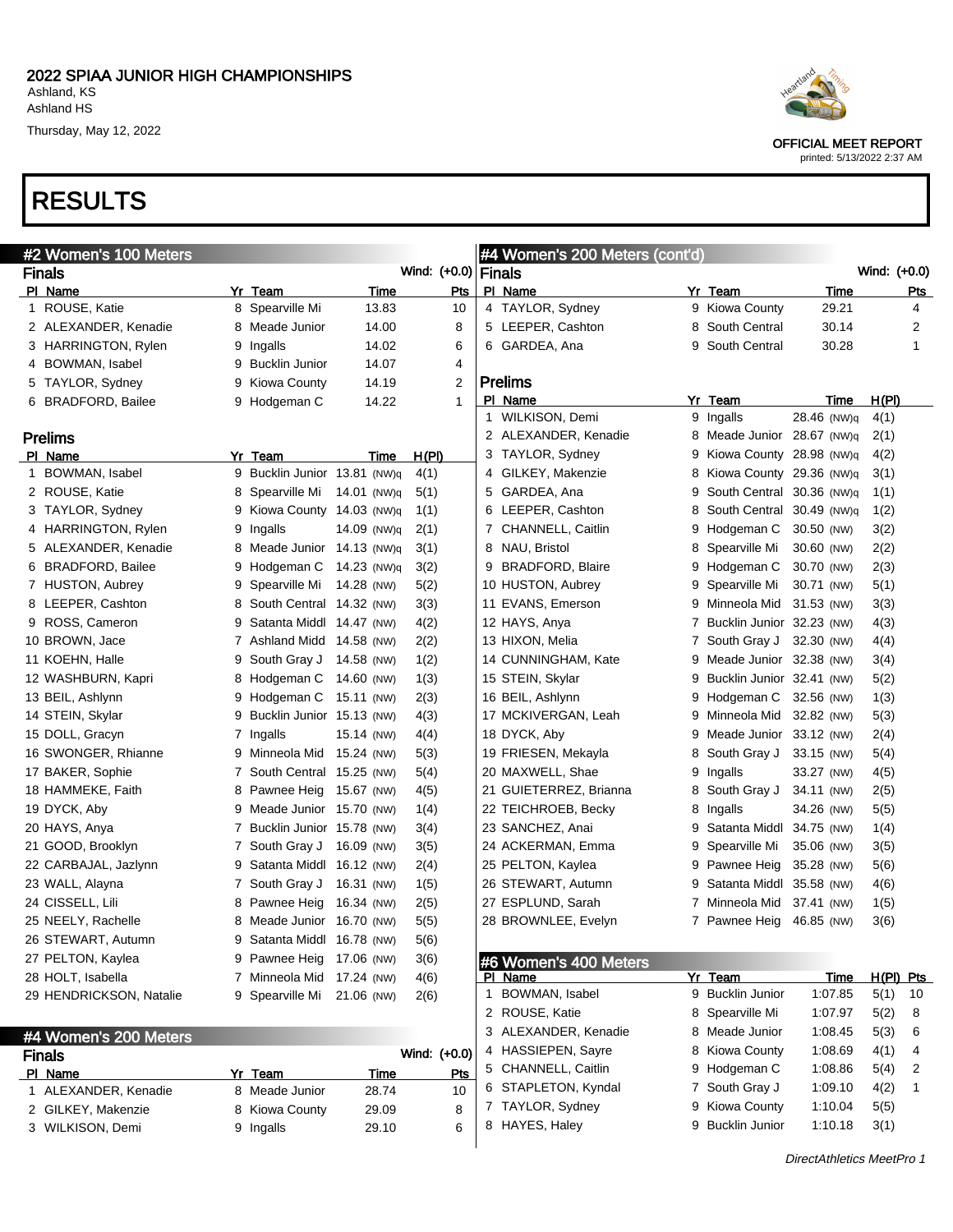# RESULTS

| #6 Women's 400 Meters <u>(cont'd</u> ) |   |                       |             |             |              |              | #10 Women's 1600 Meters    |   |                       |             |              |
|----------------------------------------|---|-----------------------|-------------|-------------|--------------|--------------|----------------------------|---|-----------------------|-------------|--------------|
| PI Name                                |   | Yr Team               | Time        | $H(PI)$ Pts |              |              | PI Name                    |   | Yr Team               | Time        | Pts          |
| 9 BLUNDELL, Chaniell                   |   | 8 South Central       | 1:10.63     | 4(3)        |              |              | 1 STOUT, Tristan           |   | 9 Bucklin Junior      | 5:54.93     | 10           |
| 10 WILKISON, Demi                      | 9 | Ingalls               | 1:10.68     | 4(4)        |              |              | 2 CHANG, Jiwoo             |   | 7 Kiowa County        | 5:56.66     | 8            |
| 11 PELTON, Addyson                     | 8 | Pawnee Heig           | 1:11.41     | 3(2)        |              |              | 3 CENICEROS, Mia           | 9 | Ashland Midd          | 6:20.67     | 6            |
| 12 DOLL, Gracyn                        |   | 7 Ingalls             | 1:11.50     | 4(5)        |              |              | 4 RUFF, Mallorie           | 9 | Hodgeman C            | 6:23.58     | 4            |
| 13 GILKEY, Makenzie                    |   | 8 Kiowa County        | 1:11.53     | 5(6)        |              | 5            | <b>GERTSBURGER, Willow</b> | 8 | Ingalls               | 6:27.68     | 2            |
| 14 KIRK, Cami                          | 7 | <b>Bucklin Junior</b> | 1:12.25     | 4(6)        |              |              | 6 REDECOP, Kimberly        | 8 | <b>Kiowa County</b>   | 6:32.17     | 1            |
| 15 KOEHN, Halle                        | 9 | South Gray J          | 1:12.98     | 3(3)        |              |              | 7 NAPERIALA, Mia           | 8 | South Central         | 6:32.45     |              |
| 16 SANCHEZ, Sienna                     | 9 | South Central         | 1:14.95     | 3(4)        |              |              | 8 FOLLETTE, Cadie          | 7 | Kiowa County          | 6:34.95     |              |
| 17 DYCK, Aby                           | 9 | Meade Junior          | 1:15.40     | 2(1)        |              | 9            | SCOTT, Shelby              | 8 | Pawnee Heig           | 6:50.69     |              |
| 18 CUNNINGHAM, Kate                    | 9 | Meade Junior          | 1:15.54     | 2(2)        |              |              | 10 SNYDER, Breckyn         | 8 | South Central         | 6:55.02     |              |
| 19 BAKER, Sophie                       |   | 7 South Central       | 1:16.79     | 2(3)        |              |              | 11 PINKNEY, Morgan         | 8 | <b>Bucklin Junior</b> | 7:00.91     |              |
| 20 BARRIOS, Heidi                      |   | 7 South Gray J        | 1:17.54     | 2(4)        |              |              | 12 RAMSEY, Holly           | 8 | Meade Junior          | 7:28.86     |              |
| 21 BAMBERGER, Taylor                   | 9 | Hodgeman C            | 1:19.94     | 3(5)        |              |              | 13 BOWIE, Braylee          | 8 | Hodgeman C            | 7:33.38     |              |
| 22 RUCKER, Morghyn                     | 9 | Spearville Mi         | 1:21.44     | 1(1)        |              |              | 14 GRANADOS, Maiya         | 9 | Minneola Mid          | 7:37.38     |              |
| 23 ESPLUND, Sarah                      | 7 | Minneola Mid          | 1:22.06     | 1(2)        |              |              | 15 STIMPERT, Jaedan        | 8 | <b>Bucklin Junior</b> | 7:54.59     |              |
| 24 ACKERMAN, Emma                      | 9 | Spearville Mi         | 1:23.27     | 1(3)        |              |              | 16 RUFF, Mollie            | 8 | Hodgeman C            | 8:04.36     |              |
| 25 HERR, Samantha                      |   | 8 Hodgeman C          | 1:23.45     | 1(4)        |              |              | 17 BLACKBURN, Elaina       | 9 | Spearville Mi         | 8:06.97     |              |
|                                        |   |                       |             |             |              |              | 18 CLOWDIS, Caitlyn        | 7 | Minneola Mid          | 8:56.58     |              |
| #8 Women's 800 Meters                  |   |                       |             |             |              |              |                            |   |                       |             |              |
| PI Name                                |   | Yr Team               | <u>Time</u> | H(PI) Pts   |              |              | #12 Women's 3200 Meters    |   |                       |             |              |
| 1 STOUT, Tristan                       |   | 9 Bucklin Junior      | 2:43.51     | 2(1)        | 10           |              | PI Name                    |   | Yr Team               | <b>Time</b> | <b>Pts</b>   |
| 2 KIRK, Emmerson                       | 9 | <b>Bucklin Junior</b> | 2:45.44     | 2(2)        | 8            |              | 1 RUFF, Mallorie           |   | 9 Hodgeman C          | 13:56.73    | 10           |
| 3 CHANG, Jiwoo                         |   | 7 Kiowa County        | 2:46.35     | 2(3)        | 6            |              | 2 REDECOP, Kimberly        | 8 | Kiowa County          | 14:14.05    | 8            |
| 4 CENICEROS, Mia                       | 9 | Ashland Midd          | 2:49.02     | 2(4)        | 4            |              | 3 BANTA, Kenzie            | 7 | <b>Kiowa County</b>   | 14:14.79    | 6            |
| 5 CURE, Odessa                         | 9 | Hodgeman C            | 2:50.49     | 2(5)        | 2            |              | 4 BOWIE, Braylee           | 8 | Hodgeman C            | 14:48.32    | 4            |
| 6 STAPLETON, Kyndal                    |   | 7 South Gray J        | 2:51.29     | 2(6)        | $\mathbf{1}$ |              | 5 VELASQUEZ, Jazmine       | 8 | Meade Junior          | 15:23.02    | 2            |
| 7 ESPLUND, Kortnie                     | 9 | <b>Bucklin Junior</b> | 2:53.00     | 2(7)        |              |              | 6 PINKNEY, Morgan          | 8 | <b>Bucklin Junior</b> | 15:33.35    | 1            |
| 8 SNYDER, Breckyn                      | 8 | South Central         | 2:57.49     | 2(8)        |              |              | 7 TURLEY, Mylee            | 9 | South Central         | 15:52.45    |              |
| 9 GERTSBURGER, Willow                  | 8 | Ingalls               | 2:59.28     | 2(9)        |              |              | 8 RAMSEY, Holly            | 8 | Meade Junior          | 16:42.34    |              |
| 10 WILKISON, Demi                      | 9 | Ingalls               | 3:00.75     | 2(10)       |              |              | 9 DONEY, Olivia            | 8 | Meade Junior          | 16:53.28    |              |
| 11 ACKERMAN, Cheyenne                  | 9 | Spearville Mi         | 3:02.07     | 2(11)       |              |              | 10 SIMMONS, Jenna          | 9 | South Gray J          | 16:54.10    |              |
| 12 VELASQUEZ, Jazmine                  | 8 | Meade Junior          | 3:02.98     | 1(1)        |              |              | 11 BANMAN, Natalie         | 8 | Kiowa County          | 17:07.36    |              |
| 13 FOLLETTE, Cadie                     |   | 7 Kiowa County        | 3:05.27     | 2(12)       |              |              | 12 RUFF, Mollie            | 8 | Hodgeman C            | 18:06.14    |              |
| 14 TAYLOR, Aly                         |   | 7 Kiowa County        | 3:05.44     | 1(2)        |              |              |                            |   |                       |             |              |
| 15 NAPERIALA, Mia                      | 8 | South Central         | 3:05.93     | 1(3)        |              |              | #14 Women's 100m Hurdles   |   |                       |             |              |
| 16 MCKIVERGAN, Leah                    | 9 | Minneola Mid          | 3:07.39     | 1(4)        |              |              | <b>Finals</b>              |   |                       |             | Wind: (+0.0) |
| 17 SCOTT, Shelby                       | 8 | Pawnee Heig           | 3:13.55     | 2(13)       |              |              | PI Name                    |   | Yr Team               | <u>Time</u> | <u>Pts</u>   |
| 18 WESTRUP, Bretlynn                   |   | 7 South Central       | 3:15.56     | 1(5)        |              | $\mathbf{1}$ | BOWMAN, Isabel             |   | 9 Bucklin Junior      | 17.12       | 10           |
| 19 DONEY, Olivia                       | 8 | Meade Junior          | 3:22.79     | 1(6)        |              |              | 2 BELL, Emma               |   | 9 Hodgeman C          | 17.44       | 8            |
| 20 DOMINGUEZ, Arlene                   | 9 | Hodgeman C            | 3:23.95     | 1(7)        |              |              | 3 PFAFF, Lily              |   | 8 Minneola Mid        | 17.65       | 6            |
| 21 BLACKBURN, Elaina                   | 9 | Spearville Mi         | 3:42.16     | 1(8)        |              | 4            | ANDERSON, Malia            | 9 | Satanta Middl         | 17.86       | 4            |
| 22 HOLT, Isabella                      | 7 | Minneola Mid          | 3:42.52     | 1(9)        |              | 5            | <b>BROWN, Hailee</b>       | 9 | Hodgeman C            | 18.17       | 2            |
| 23 VENANCIO, Alondra                   | 8 | Spearville Mi         | 3:44.66     | 1(10)       |              |              | 6 SHOWALTER, Keegan        |   | 9 South Gray J        | 19.76       | 1            |
| 24 YEPEZ, Natalie                      |   | 7 Minneola Mid        | 3:52.61     | 1(11)       |              |              |                            |   |                       |             |              |
| 25 HERRON, Emery                       |   | 8 Hodgeman C          | 4:11.23     | 1(12)       |              |              |                            |   |                       |             |              |
|                                        |   |                       |             |             |              |              |                            |   |                       |             |              |

i.



OFFICIAL MEET REPORT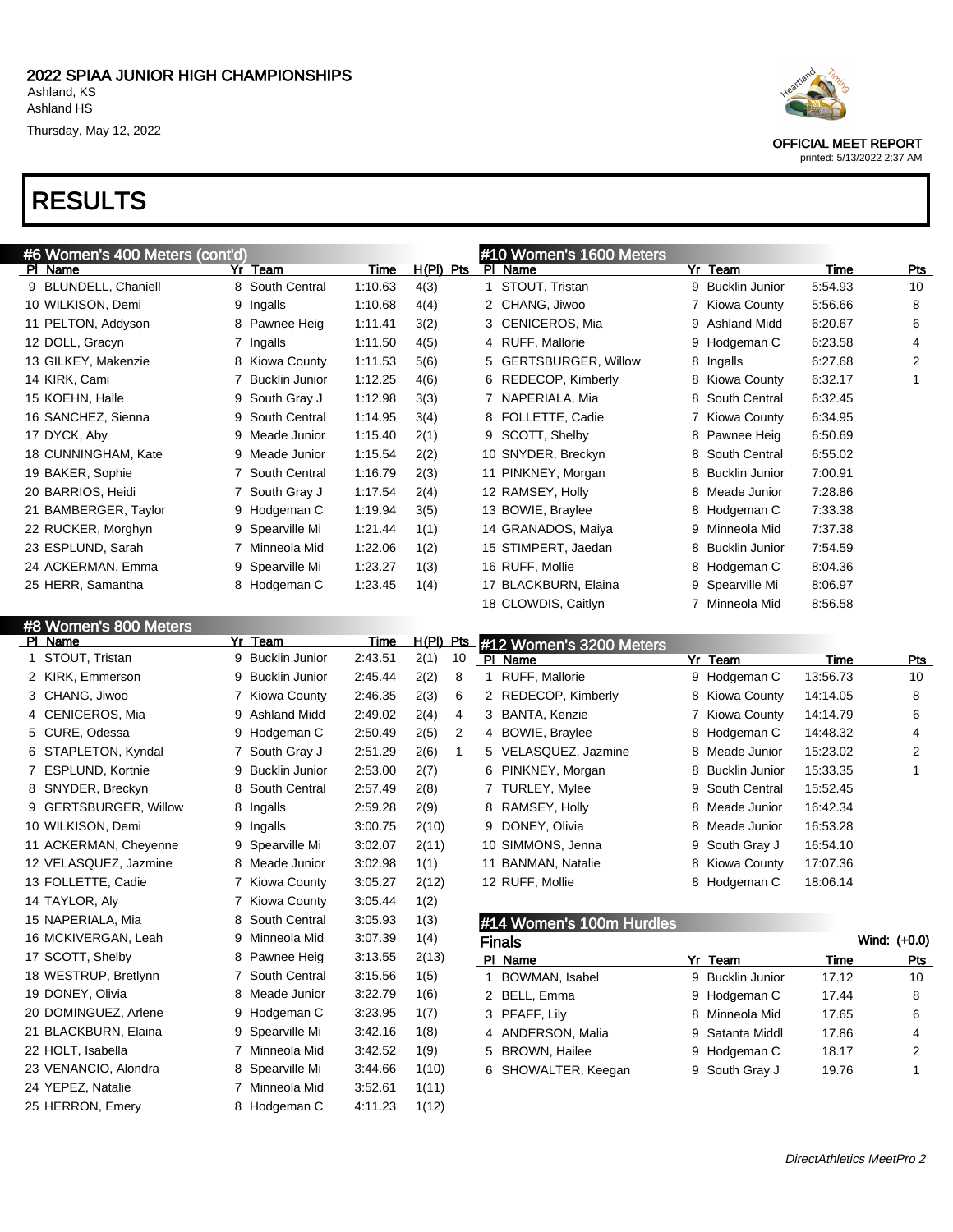# RESULTS

| #14 Women's 100m Hurdles (cont'd) |                        |    |                       |             |              |  |  |  |  |  |  |
|-----------------------------------|------------------------|----|-----------------------|-------------|--------------|--|--|--|--|--|--|
|                                   | Prelims                |    |                       |             |              |  |  |  |  |  |  |
| ΡI                                | <b>Name</b>            | Yr | Team                  | <u>Time</u> | <u>H(PI)</u> |  |  |  |  |  |  |
| 1                                 | BOWMAN, Isabel         | 9  | <b>Bucklin Junior</b> | 17.56 (NW)q | 1(1)         |  |  |  |  |  |  |
| 2                                 | ANDERSON, Malia        | 9  | Satanta Middl         | 17.86 (NW)q | 3(1)         |  |  |  |  |  |  |
| 3                                 | BELL, Emma             | 9  | Hodgeman C            | 17.87 (NW)q | 2(1)         |  |  |  |  |  |  |
| 4                                 | PFAFF, Lily            | 8  | Minneola Mid          | 18.08 (NW)q | 3(2)         |  |  |  |  |  |  |
| 5                                 | <b>BROWN, Hailee</b>   | 9  | Hodgeman C            | 18.35 (NW)q | 3(3)         |  |  |  |  |  |  |
| 6                                 | SHOWALTER, Keegan      | 9  | South Gray J          | 19.44 (NW)q | 2(2)         |  |  |  |  |  |  |
| 7                                 | <b>CLUBB, Serenity</b> | 9  | Meade Junior          | 19.70 (NW)  | 2(3)         |  |  |  |  |  |  |
| 8                                 | BLUNDELL, Chaniell     | 8  | South Central         | 19.86 (NW)  | 3(4)         |  |  |  |  |  |  |
| 9                                 | STAPLETON, Sayler      | 8  | Meade Junior          | 19.98 (NW)  | 1(2)         |  |  |  |  |  |  |
|                                   | 10 REECE, Kylee        | 9  | Hodgeman C            | 19.99 (NW)  | 2(4)         |  |  |  |  |  |  |
|                                   | 11 HAYES, Haley        | 9  | <b>Bucklin Junior</b> | 20.43 (NW)  | 1(3)         |  |  |  |  |  |  |
|                                   | 12 CORRELL, Baylee     | 8  | Spearville Mi         | 20.57 (NW)  | 2(5)         |  |  |  |  |  |  |
|                                   | 13 EVANS, Emerson      | 9  | Minneola Mid          | 20.94 (NW)  | 3(5)         |  |  |  |  |  |  |
|                                   | 14 BAKER, Katy         | 9  | <b>Ashland Midd</b>   | 21.28 (NW)  | 2(6)         |  |  |  |  |  |  |
|                                   | 15 ALCALA, Damaris     | 9  | Spearville Mi         | 21.98 (NW)  | 1(4)         |  |  |  |  |  |  |
|                                   | 16 FRAZIER, Hallie     | 8  | Kiowa County          | 23.31 (NW)  | 1(5)         |  |  |  |  |  |  |
|                                   | 17 DUSIN, Lauren       |    | 7 Satanta Middl       | 24.01 (NW)  | 3(6)         |  |  |  |  |  |  |

|    | #16 Women's 200m Hurdles  |   |                           |            |       |     |
|----|---------------------------|---|---------------------------|------------|-------|-----|
| ΡI | Name                      |   | Yr Team                   | Time       | H(PI) | Pts |
| 1  | PATTERSON, Logann         | 9 | South Central             | 31.73 (NW) | 4(1)  | 10  |
| 2  | PFAFF, Lily               | 8 | Minneola Mid              | 32.12 (NW) | 4(2)  | 8   |
| 3  | ANDERSON, Malia           | 9 | Satanta Middl             | 32.38 (NW) | 4(3)  | 6   |
| 4  | BOWMAN, Isabel            | 9 | Bucklin Junior 32.68 (NW) |            | 4(4)  | 4   |
| 5  | STAPLETON, Sayler         | 8 | Meade Junior              | 34.00 (NW) | 3(1)  | 2   |
| 6  | BELL, Emma                | 9 | Hodgeman C                | 34.22 (NW) | 4(5)  | 1   |
| 7  | <b>BLUNDELL, Chaniell</b> | 8 | South Central             | 34.29 (NW) | 3(2)  |     |
| 8  | <b>BROWN, Hailee</b>      | 9 | Hodgeman C                | 34.32 (NW) | 3(3)  |     |
| 9  | <b>CLUBB, Serenity</b>    | 9 | Meade Junior              | 34.47 (NW) | 4(6)  |     |
|    | 10 KISHPAUGH, Sauni       | 8 | Kiowa County              | 35.30 (NW) | 3(4)  |     |
|    | 11 REECE, Kylee           | 9 | Hodgeman C                | 35.43 (NW) | 3(5)  |     |
|    | 12 HAYES, Haley           | 9 | <b>Bucklin Junior</b>     | 35.73 (NW) | 2(1)  |     |
|    | 13 SHOWALTER, Keegan      | 9 | South Gray J              | 36.48 (NW) | 2(2)  |     |
|    | 14 HANDS, Abby            | 9 | Pawnee Heig               | 36.71 (NW) | 2(3)  |     |
|    | 15 CORRELL, Baylee        | 8 | Spearville Mi             | 38.16 (NW) | 2(4)  |     |
|    | 16 HAMMEKE, Faith         | 8 | Pawnee Heig               | 38.98 (NW) | 1(1)  |     |
|    | 17 WALL, Alayna           | 7 | South Gray J              | 40.34 (NW) | 1(2)  |     |
|    | 18 GOOD, Brooklyn         | 7 | South Gray J              | 41.89 (NW) | 1(3)  |     |
|    | 19 SPROWLS, Riley         | 7 | Minneola Mid              | 42.60 (NW) | 1(4)  |     |
|    |                           |   |                           |            |       |     |

### #18 Women's 4 x 100m Relay<br>PL Team

1) CERVANTES, Gabi 8 2) HASSIEPEN, Sayre 8 3) KISHPAUGH, Sauni 8 4) GILKEY, Makenzie 8

Time H(PI) Pts 1 Kiowa County MS (A) 55.62 2(1) 10

### #18 Women's 4 x 100m Relay (cont'd)

|    | #18 women's 4 x 100m Relay (cont d) |                                    |
|----|-------------------------------------|------------------------------------|
| ΡI | Team                                | <u>Time</u><br><u>H(PI)</u><br>Pts |
|    | 2 Hodgeman County middle school (A) | 55.64<br>2(2)<br>8                 |
|    | 1) BELL, Emma 9                     | 2) BRADFORD, Bailee 9              |
|    | 3) BRADFORD, Blaire 9               | 4) REECE, Kylee 9                  |
|    | 3 South Central Middle School (A)   | 55.98<br>2(3)<br>6                 |
|    | 1) PRICE, Piper 8                   | 2) LEEPER, Cashton 8               |
|    | 3) PATTERSON, Logann 9              | 4) GARDEA, Ana 9                   |
|    | 4 Ashland Middle School (A)         | 2(4)<br>56.24<br>4                 |
|    | 1) PROSSER, Breckyn 8               | 2) BROWN, Jace 7                   |
|    | 3) HARRIS, Molly 7                  | 4) CENICEROS, Mia 9                |
|    | 5 Spearville Middle School (A)      | 57.14<br>2(5)<br>2                 |
|    | 1) ALCALA, Damaris 9                | 2) RUCKER, Morghyn 9               |
|    | 3) ACKERMAN, Cheyenne 9             | 4) HUSTON, Aubrey 9                |
|    | 6 Minneola Middle School (A)        | 59.92<br>1(1)<br>1                 |
|    | 1) SWONGER, Rhianne 9               | 2) GRANADOS, Maiya 9               |
|    | 3) EVANS, Emerson 9                 | 4) PFAFF, Lily 8                   |
|    | 7 Satanta Middle School (A)         | 1:00.84<br>2(6)                    |
|    | 1) BURROWS, Mia 8                   | 2) ANDERSON, Malia 9               |
|    | 3) CARBAJAL, Jazlynn 9              | 4) ROSS, Cameron 9                 |
|    | 8 South Gray Junior High (A)        | 1:03.64<br>1(2)                    |
|    | 1) ZWEYGARDT, Jonalee 8             | 2) SHOWALTER, Keegan 9             |
|    | 3) GOOSSEN, Lakin 9                 | 4) FOSKUHL, Kady 9                 |
|    | 9 Meade Junior High (A)             | 1:04.54<br>1(3)                    |
|    | 1) SHELTON, Sidney 9                | 2) JONES, Lainey 9                 |
|    | 3) DYCK, Aby 9                      | 4) NEELY, Rachelle 8               |
|    | 10 Pawnee Heights Middle School (A) | 1:07.42<br>1(4)                    |
|    | 1) CISSELL, Lili 8                  | 2) ARCHULETTA, Haylee Lynn 8       |
|    | 3) PELTON, Kaylea 9                 | 4) HAMMEKE, Faith 8                |
|    |                                     |                                    |
|    |                                     |                                    |
| Ы  | #20 Women's 4 x 200m Relay<br>Team  | H(PI)<br>Pts<br><u>Time</u>        |
| 1  | Ingalls (A)                         | 2:01.70<br>1(1)<br>10              |
|    | 1) HARRINGTON, Rylen 9              | 2) STEIN, Olivia 9                 |
|    | 3) WILKISON, Demi 9                 | 4) DOLL, Gracyn 7                  |
|    | 2 Kiowa County MS (A)               | 2(1)<br>2:01.98<br>8               |
|    | 1) CERVANTES, Gabi 8                | 2) FRIESEN, Haydynn 9              |
|    |                                     | 4) HASSIEPEN, Sayre 8              |
|    | 3) KISHPAUGH, Sauni 8               |                                    |
|    | 3 Ashland Middle School (A)         | 2:04.90<br>2(2)<br>6               |
|    | 1) GALINDO, Elianna 7               | 2) PROSSER, Breckyn 8              |
|    | 3) HARRIS, Molly 7                  | 4) BROWN, Jace 7                   |
|    | 4 Hodgeman County middle school (A) | 2:06.98<br>2(3)<br>4               |
|    | 1) BROWN, Hailee 9                  | 2) WASHBURN, Kapri 8               |
|    | 3) LONNBERG, Aidan 9                | 4) BAMBERGER, Taylor 9             |
|    | 5 Bucklin Junior High School (A)    | 2:07.21<br>2<br>2(4)               |
|    | 1) EVANS, Karlee 9                  | 2) HAYS, Anya 7                    |

3) HAYES, Haley 9 4) KIRK, Cami 7



OFFICIAL MEET REPORT printed: 5/13/2022 2:37 AM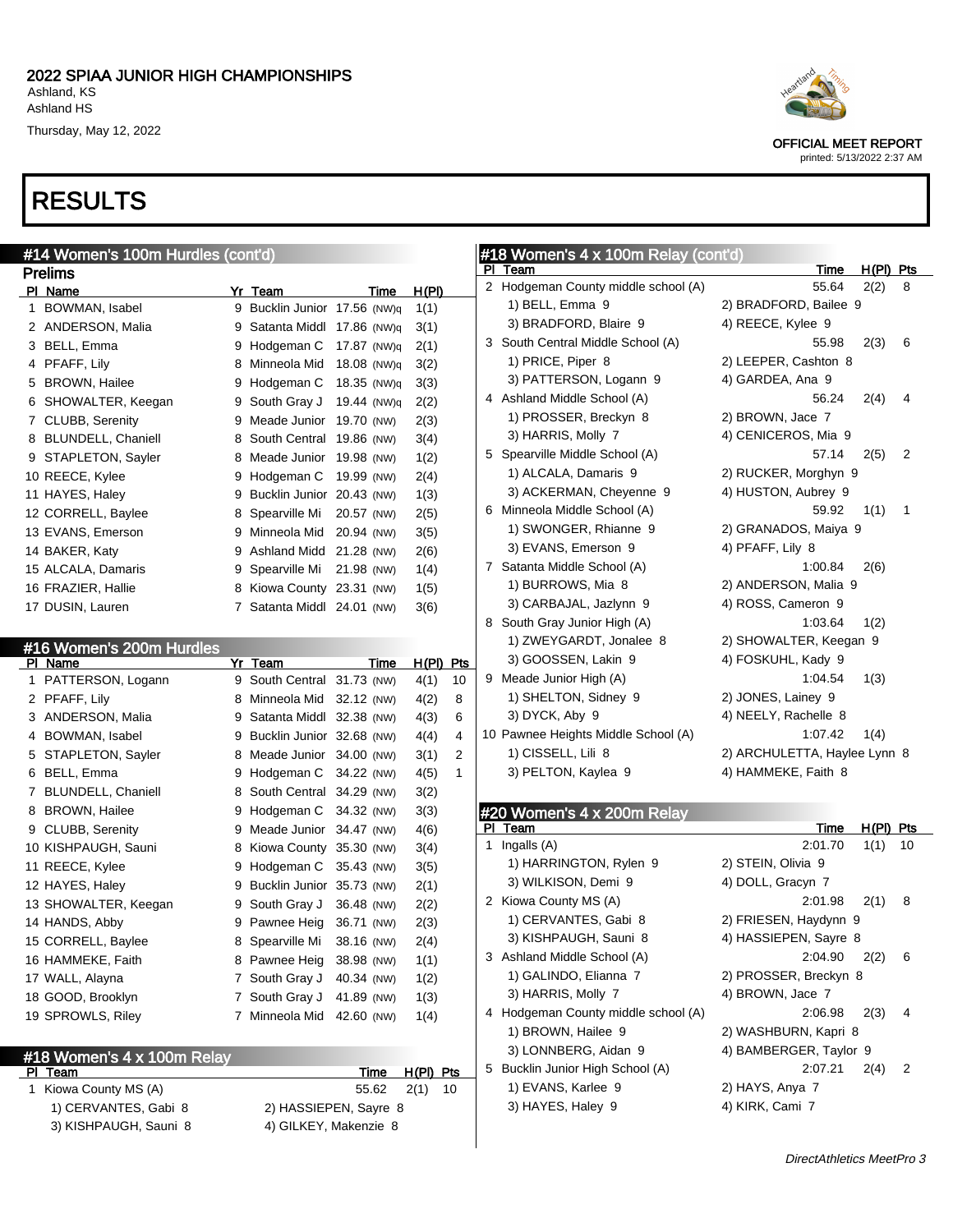# RESULTS

| Heartland |
|-----------|
|           |
|           |

OFFICIAL MEET REPORT

| #20 Women's 4 x 200m Relay (cont'd)     |                        |                     |                |   | #22 Women's 800m SMR (cont'd)          |                                           |                     |                |
|-----------------------------------------|------------------------|---------------------|----------------|---|----------------------------------------|-------------------------------------------|---------------------|----------------|
| PI Team<br>6 South Gray Junior High (A) | <b>Time</b><br>2:07.30 | $H(PI)$ Pts<br>2(5) | $\mathbf{1}$   |   | PI Team<br>8 Ashland Middle School (A) | Time<br>2:18.20                           | $H(PI)$ Pts<br>1(3) |                |
| 1) ZWEYGARDT, Jonalee 8                 | 2) FRIESEN, Mekayla 8  |                     |                |   | 1) HARRIS, Molly 7                     | 2) GALINDO, Elianna 7                     |                     |                |
| 3) FOSKUHL, Kady 9                      | 4) DEGES, Jacee 9      |                     |                |   | 3) PROSSER, Breckyn 8                  | 4) WARD, Rylie 9                          |                     |                |
| 7 Pawnee Heights Middle School (A)      | 2:09.93                | 1(2)                |                |   | 9 Minneola Middle School (A)           | 2:56.54                                   | 1(4)                |                |
| 1) PELTON, Addyson 8                    | 2) HANDS, Abby 9       |                     |                |   | 1) CLOWDIS, Caitlyn 7                  | 2) ESPLUND, Sarah 7                       |                     |                |
| 3) HAMMEKE, Faith 8                     | 4) SCOTT, Shelby 8     |                     |                |   | 3) MCKIVERGAN, Leah 9                  | 4) YEPEZ, Natalie 7                       |                     |                |
| 8 Meade Junior High (A)                 | 2:10.06                |                     |                |   |                                        |                                           |                     |                |
| 1) CLUBB, Serenity 9                    | 2) CUNNINGHAM, Kate 9  | 1(3)                |                |   |                                        |                                           |                     |                |
| 3) HOOPER, Laken 9                      | 4) PARKER, Kate 9      |                     |                |   | #24 Women's High Jump<br>PI Name       | Yr Team<br>Mark                           |                     | <u>Pts</u>     |
|                                         |                        |                     |                |   | 1 ROSS, Cameron                        | 9 Satanta Middl 4' 8"                     |                     | 10             |
| 9 Spearville Middle School (A)          | 2:10.11                | 2(6)                |                |   | 2 BRADFORD, Bailee                     | 9 Hodgeman C 4' 4"                        |                     | 8              |
| 1) RUCKER, Morghyn 9                    | 2) ACKERMAN, Emma 9    |                     |                |   | 3 PFAFF, Lily                          | 8 Minneola Mid 4' 4"                      |                     | 6              |
| 3) NAU, Bristol 8                       | 4) ROUSE, Katie 8      |                     |                |   | 4 BARRIOS, Heidi                       | 7 South Gray J 4' 2"                      |                     | 4              |
| 10 South Central Middle School (A)      | 2:12.13                | 1(4)                |                |   |                                        |                                           |                     | $\overline{2}$ |
| 1) TURLEY, Mylee 9                      | 2) DUNN, Camille 9     |                     |                |   | 5 PELTON, Addyson                      | 8 Pawnee Heig 4' 2"                       |                     | 0.5            |
| 3) DUKE, Micah 8                        | 4) SANCHEZ, Sienna 9   |                     |                |   | 6 FRIESEN, Mekayla                     | 8 South Gray J 4' 2"                      |                     |                |
| 11 Satanta Middle School (A)            | 2:16.83                | 1(5)                |                |   | 6 SCOTT, Shelby<br>8 FRAZIER, Hallie   | 8 Pawnee Heig 4' 2"                       |                     | 0.5            |
| 1) BURROWS, Mia 8                       | 2) PUERTO, Ariadne 8   |                     |                |   |                                        | 8 Kiowa County 4' 0"                      |                     |                |
| 3) SANCHEZ, Anai 9                      | 4) CARBAJAL, Jazlynn 9 |                     |                |   | 9 DUSIN, Lauren                        | 7 Satanta Middl 3' 10"                    |                     |                |
| 12 Minneola Middle School (A)           | 2:38.35                | 1(6)                |                |   | 9 HARRINGTON, Alexandra                | 8 Ashland Midd 3' 10"                     |                     |                |
| 1) ESPLUND, Sarah 7                     | 2) HOLT, Isabella 7    |                     |                |   | 11 GILCHRIST, Aubree                   | 7 Kiowa County 3' 8"                      |                     |                |
| 3) YEPEZ, Natalie 7                     | 4) SPROWLS, Riley 7    |                     |                |   | 11 LANDIS, Addi                        | 9 Ashland Midd 3' 8"                      |                     |                |
|                                         |                        |                     |                |   | 11 BEERY, Ali                          | 7 South Gray J 3' 8"                      |                     |                |
| #22 Women's 800m SMR                    |                        |                     |                |   | 11 HERR, Samantha                      | 8 Hodgeman C 3'8"                         |                     |                |
| PI Team                                 | <b>Time</b>            | $H(PI)$ Pts         |                |   | 11 BROWN, Jace                         | 7 Ashland Midd 3' 8"                      |                     |                |
| 1 Bucklin Junior High School (A)        | 2:07.55                | 2(1)                | 10             |   | SPROWLS, Riley                         | 7 Minneola Mid NH                         |                     |                |
| 1) EVANS, Karlee 9                      | 2) KIRK, Emmerson 9    |                     |                |   | WOOD, Jasmin                           | 8 Satanta Middl NH                        |                     |                |
| 3) KIRK, Cami 7                         | 4) STOUT, Tristan 9    |                     |                |   |                                        |                                           |                     |                |
| 2 South Gray Junior High (A)            | 2:08.19                | 2(2)                | 8              |   | #26 Women's Pole Vault                 |                                           |                     |                |
| 1) KOEHN, Halle 9                       | 2) SHOWALTER, Keegan 9 |                     |                |   | PI Name                                | Yr Team<br>Mark                           |                     | Pts            |
| 3) DEGES, Jacee 9                       | 4) STAPLETON, Kyndal 7 |                     |                | 1 | DEGES, Jacee                           | 9 South Gray J 9' 0"                      |                     | 10             |
| 3 Hodgeman County middle school (A)     | 2:08.99                | 1(1)                | 6              |   | 2 STOUT, Tristan                       | 9 Bucklin Junior9' 0"                     |                     | 8              |
| 1) BEIL, Ashlynn 9                      | 2) BELL, Emma 9        |                     |                |   | 3 STAPLETON, Kyndal                    | 7 South Gray J 8' 0"                      |                     | 6              |
| 3) CURE, Odessa 9                       | 4) CHANNELL, Caitlin 9 |                     |                |   | 4 STAPLETON, Sayler                    | 8 Meade Junior 7' 6"                      |                     | 4              |
| 4 Spearville Middle School (A)          | 2:10.07                | 2(3)                | 4              |   | 5 BRADFORD, Bailee                     | 9 Hodgeman C 7' 0"                        |                     | 2              |
| 1) ALCALA, Damaris 9                    | 2) RUCKER, Morghyn 9   |                     |                |   | 6 CURE, Odessa                         | 9 Hodgeman C 6' 6"                        |                     | 1              |
| 3) HUSTON, Aubrey 9                     | 4) ROUSE, Katie 8      |                     |                |   | 7 WARD, Rylie                          | 9 Ashland Midd 6' 6"                      |                     |                |
| 5 South Central Middle School (A)       | 2:11.17                | 1(2)                | $\overline{2}$ |   | 8 WASHBURN, Kapri                      | 8 Hodgeman C 6' 6"                        |                     |                |
| 1) SNYDER, Breckyn 8                    | 2) PRICE, Piper 8      |                     |                |   | 9 PROSSER, Breckyn                     | 8 Ashland Midd 6' 0"                      |                     |                |
| 3) GARDEA, Ana 9                        | 4) PATTERSON, Logann 9 |                     |                |   | 10 JANTZ, Sloane                       | 7 South Gray J 5' 6"                      |                     |                |
| 6 Kiowa County MS (A)                   | 2:11.89                | 2(4)                | $\mathbf{1}$   |   | 10 WESTRUP, Bretlynn                   | 7 South Central 5' 6"                     |                     |                |
| 1) CERVANTES, Gabi 8                    | 2) HASSIEPEN, Sayre 8  |                     |                |   |                                        |                                           |                     |                |
| 3) TAYLOR, Sydney 9                     | 4) GILKEY, Makenzie 8  |                     |                |   | #28 Women's Long Jump                  |                                           |                     |                |
| 7 Meade Junior High (A)                 | 2:17.20                | 2(5)                |                |   | PI Name                                | <b>Mark</b><br>Yr Team                    |                     | F(PI) Pts      |
| 1) HOOPER, Laken 9                      | 2) PARKER, Kate 9      |                     |                |   | 1 PATTERSON, Logann                    | 9 South Central 15' 1 <sup>1/4</sup> (NW) |                     | $2(1)$ 10      |
| 3) ALEXANDER, Kenadie 8                 | 4) STAPLETON, Sayler 8 |                     |                |   | 2 STEIN, Olivia                        | 9 Ingalls<br>14' $5\frac{1}{2}$ (NW)      | 2(2)                | 8              |
|                                         |                        |                     |                |   | 3 BRADFORD, Blaire                     | 9 Hodgeman C 14' $4\frac{1}{4}$ (NW)      | 2(3)                | 6              |
|                                         |                        |                     |                |   | 4 EVANS, Karlee                        | 9 Bucklin Junior14' 23/4 (NW)             |                     | $2(4)$ 4       |
|                                         |                        |                     |                |   |                                        | DirectAthletics MeetPro 4                 |                     |                |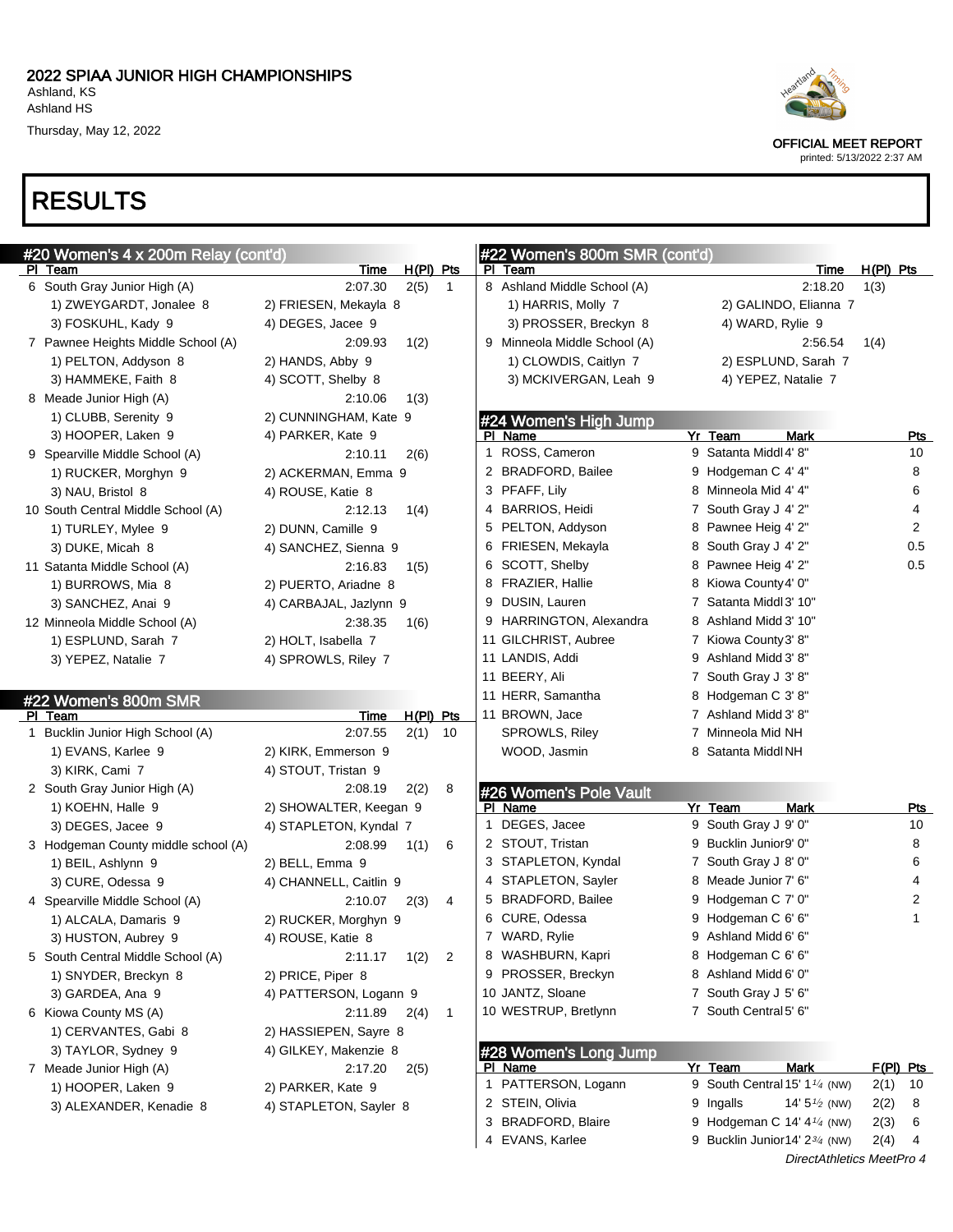# RESULTS



OFFICIAL MEET REPORT

| #28 Women's Long Jump (cont'd) |                                                         |             |              | #30 Women's Triple Jump (cont'd) |   |                                                        |       |             |
|--------------------------------|---------------------------------------------------------|-------------|--------------|----------------------------------|---|--------------------------------------------------------|-------|-------------|
| PI Name                        | Yr Team<br>Mark                                         | $F(PI)$ Pts |              | PI Name                          |   | <b>Mark</b><br>Yr Team                                 |       | F(PI) Pts   |
| 5 FRAZIER, Hallie              | 8 Kiowa County 14' 0 <sup>1</sup> / <sub>2</sub> (NW)   | 2(5)        | 2            | 18 DUKE, Micah                   |   | 8 South Central 24' 1 <sup>1</sup> / <sub>2</sub> (NW) | 1(8)  |             |
| 6 PELTON, Addyson              | 8 Pawnee Heig 14' $0\frac{1}{2}$ (NW)                   | 2(5)        | $\mathbf{1}$ | 19 STEWART, Autumn               |   | 9 Satanta Middl 22' $6\frac{3}{4}$ (NW)                | 1(9)  |             |
| 7 KOEHN, Halle                 | 9 South Gray J 14' $0\frac{1}{4}$ (NW)                  | 2(7)        |              |                                  |   |                                                        |       |             |
| 8 HARRINGTON, Rylen            | 9 Ingalls<br>14' $0^{\prime\prime}$ (NW)                | 2(8)        |              | #32 Women's Shot Put             |   |                                                        |       |             |
| 9 ROSS, Cameron                | 9 Satanta Middl 13' 11 $\frac{1}{2}$ (NW)               | 2(9)        |              | PI Name                          |   | Yr Team<br><b>Mark</b>                                 |       | $F(PI)$ Pts |
| 10 BEIL, Ashlynn               | 9 Hodgeman C 13' $7\frac{1}{2}$ (NW)                    | 2(10)       |              | 1 BAMBERGER, Taylor              |   | 9 Hodgeman C 39' 2 <sup>1</sup> /2                     | 2(1)  | 10          |
| 11 JANSSEN, Adele              | 9 Kiowa County 13' $5\frac{1}{2}$ (NW)                  | 2(11)       |              | 2 GOOSSEN, Lakin                 |   | 9 South Gray J 38' 0"                                  | 2(2)  | 8           |
| 12 LEEPER, Cashton             | 8 South Central 12' 11 <sup>1</sup> / <sub>2</sub> (NW) | 2(12)       |              | 3 HANDS, Abby                    |   | 9 Pawnee Heig 37' 3"                                   | 2(3)  | 6           |
| 13 FOSKUHL, Kady               | 9 South Gray J 12' 7" (NW)                              | 2(13)       |              | 4 LONNBERG, Aidan                |   | 9 Hodgeman C 36' 3"                                    | 2(4)  | 4           |
| 14 DOLL, Gracyn                | 7 Ingalls<br>12' $5\frac{3}{4}$ (NW)                    | 2(14)       |              | 5 LYNN, Emily                    |   | 9 Ashland Midd $35'$ 2 <sup>1</sup> / <sub>2</sub>     | 2(5)  | 2           |
| 15 EVANS, Emerson              | 9 Minneola Mid 12' 4" (NW)                              | 2(15)       |              | 6 PARKER, Kate                   |   | 9 Meade Junior 32' $8\frac{1}{2}$                      | 2(6)  | 1           |
| 16 SANCHEZ, Sienna             | 9 South Central 12' 1" (NW)                             | 1(1)        |              | 7 KIRK, Emmerson                 | 9 | Bucklin Junior 32' 1 3/4                               | 2(7)  |             |
| 17 CLUBB, Serenity             | 9 Meade Junior 11' 11 $\frac{1}{4}$ (NW)                | 2(16)       |              | 8 GREENLEAF, Regan               |   | 9 Kiowa County 31' 7 <sup>1</sup> /2                   | 2(8)  |             |
| 18 CISSELL, Lili               | 8 Pawnee Heig 11' $9\frac{1}{4}$ (NW)                   | 1(2)        |              | 9 STAPLETON, Taylor              |   | 9 Meade Junior 30' $5\frac{3}{4}$                      | 2(9)  |             |
| 19 ESPLUND, Kortnie            | 9 Bucklin Junior11' 9" (NW)                             | 1(3)        |              | 10 DUNN, Camille                 |   | 9 South Central 30' 334                                | 2(10) |             |
| 20 NAU, Bristol                | 8 Spearville Mi 11'8" (NW)                              | 1(4)        |              | 11 GARFIO, Yesenia               |   | 29' 8 <sup>1/2</sup><br>9 Ingalls                      | 2(11) |             |
| 21 WARDEN, Olivia              | 8 Bucklin Junior11' 6 <sup>3/4</sup> (NW)               | 1(5)        |              | 12 SCHAFFER, Kinser              |   | 8 Hodgeman C 29' 5"                                    | 1(1)  |             |
| 22 CORRELL, Baylee             | 8 Spearville Mi 11' 6 <sup>1</sup> / <sub>2</sub> (NW)  | 1(6)        |              | 13 TURNER, Dasia                 |   | 28' 0"<br>8 Ingalls                                    | 2(12) |             |
| 23 CUNNINGHAM, Kate            | 9 Meade Junior 11' $4\frac{3}{4}$ (NW)                  | 1(7)        |              | 14 HERNANDEZ, Jayline            |   | 9 Satanta Middl 27' 11"                                | 1(2)  |             |
| 24 HOOPER, Laken               | 9 Meade Junior 11' $0\frac{1}{4}$ (NW)                  | 1(8)        |              | 15 MCCLURE, McKenzie             |   | 9 Bucklin Junior27' 9"                                 | 2(13) |             |
| 25 SANCHEZ, Anai               | 9 Satanta Middl 10' 10" (NW)                            | 1(9)        |              | 16 PREISNER, Makenzie            |   | 9 Spearville Mi 27' 8"                                 | 2(14) |             |
| 26 MCKIVERGAN, Leah            | 9 Minneola Mid 10' 6 $\frac{1}{2}$ (NW)                 | 1(10)       |              | 17 O'BRIEN, Taylor               |   | 8 Ashland Midd 27' 6"                                  | 2(15) |             |
| 27 SPROWLS, Riley              | 7 Minneola Mid 9' $7\frac{1}{4}$ (NW)                   | 1(11)       |              | 18 KLIESEN, Makiah               |   | 9 Spearville Mi 27' 4 <sup>1</sup> /2                  | 2(16) |             |
| 28 DUSIN, Lauren               | 7 Satanta Middl 9' $2\frac{1}{2}$ (NW)                  | 1(12)       |              | 19 HIXON, Melia                  |   | 7 South Gray J 27' 0"                                  | 1(3)  |             |
| 29 HENDRICKSON, Natalie        | 9 Spearville Mi 7' 1 <sup>1</sup> / <sub>2</sub> (NW)   | 1(13)       |              | 20 PUERTO, Ariadne               |   | 8 Satanta Middl 26' 9 <sup>1</sup> /2                  | 1(4)  |             |
| 30 ARCHULETTA, Haylee Lynn     | 8 Pawnee Heig 6' 11 $\frac{1}{2}$ (NW)                  | 1(14)       |              | 21 DALE, Anna                    |   | 9 South Central 26' 6"                                 | 1(5)  |             |
|                                |                                                         |             |              | 22 FOSKUHL, Kady                 |   | 9 South Gray J 26' 4"                                  | 1(6)  |             |
| #30 Women's Triple Jump        |                                                         |             |              | 23 WARDEN, Olivia                | 8 | Bucklin Junior26' 3 <sup>1</sup> /2                    | 1(7)  |             |
| PI Name                        | Mark<br>Yr Team                                         | $F(PI)$ Pts |              | 24 BLACKBURN, Lily               |   | 9 Spearville Mi 25' 8 <sup>1</sup> /2                  | 1(8)  |             |
| 1 DEGES, Jacee                 | 9 South Gray J 32' 1" (NW)                              | 2(1)        | 10           | 25 JONES, Lainey                 |   | 9 Meade Junior 25' 4"                                  | 1(9)  |             |
| 2 EVANS, Karlee                | 9 Bucklin Junior 30' 2" (NW)                            | 2(2)        | 8            | 26 SWONGER, Rhianne              |   | 9 Minneola Mid 24' 734                                 | 1(10) |             |
| 3 BRADFORD, Blaire             | 9 Hodgeman C 30' 0" (NW)                                | 2(3)        | 6            | 27 GRANADOS, Maiya               |   | 9 Minneola Mid 23' 6 $\frac{1}{2}$                     | 1(11) |             |
| 4 FRAZIER, Hallie              | 8 Kiowa County 29' 7" (NW)                              | 2(4)        | 4            | 28 MONROE, Gracyn                | 8 | South Central 23' 0 <sup>1</sup> /2                    | 1(12) |             |
| 5 CENICEROS, Mia               | 9 Ashland Midd 27' 7 <sup>1/2</sup> (NW)                | 2(5)        | 2            | 29 PELTON, Kaylea                |   | 9 Pawnee Heig 22' $4\frac{1}{2}$                       | 1(13) |             |
| 6 ANDERSON, Malia              | 9 Satanta Middl 27' 6 <sup>1</sup> / <sub>2</sub> (NW)  | 2(6)        | $\mathbf{1}$ | 30 URQUIDI, Karla                |   | 8 Satanta Middl 21' 11 <sup>1</sup> / <sub>2</sub>     | 1(14) |             |
| 7 ZWEYGARDT, Jonalee           | 8 South Gray J 27' 4 <sup>1</sup> / <sub>2</sub> (NW)   | 2(7)        |              | 31 ARCHULETTA, Haylee Lynn       |   | 8 Pawnee Heig 17' 91/4                                 | 1(15) |             |
| 8 KIRK, Emmerson               | 9 Bucklin Junior27' 4" (NW)                             | 2(8)        |              |                                  |   |                                                        |       |             |
| 9 HARRINGTON, Alexandra        | 8 Ashland Midd $27' 01⁄2$ (NW)                          | 2(9)        |              |                                  |   |                                                        |       |             |
| 10 TEICHROEB, Becky            | 8 Ingalls<br>27' 0" (NW)                                | 1(1)        |              | #34 Women's Discus<br>PI Name    |   | Yr Team<br><b>Mark</b>                                 |       | F(PI) Pts   |
| 11 GALINDO, Elianna            | 7 Ashland Midd 26' 4" (NW)                              | 1(2)        |              | 1 BAMBERGER, Taylor              |   | 9 Hodgeman C 92' 7"                                    | 3(1)  | 10          |
| 12 BURROWS, Mia                | 8 Satanta Middl 25' 7 <sup>3/4</sup> (NW)               | 1(3)        |              | 2 PARKER, Kate                   |   | 9 Meade Junior 87' 9"                                  | 3(2)  | 8           |
| 13 ESPLUND, Kortnie            | 9 Bucklin Junior25' 7" (NW)                             | 1(4)        |              | 3 GOOSSEN, Lakin                 |   | 9 South Gray J 79' 9"                                  | 3(3)  | 6           |
| 14 WASHBURN, Kapri             | 8 Hodgeman C 25' 5 <sup>1</sup> / <sub>2</sub> (NW)     | 2(10)       |              | 4 HANDS, Abby                    |   | 9 Pawnee Heig 79' 8"                                   | 3(4)  | 4           |
| 15 MURPHY, Ellie               | 8 South Central 25' 0 <sup>1</sup> / <sub>2</sub> (NW)  | 1(5)        |              | 5 AVERHOFF, Lexi                 |   | 74' 4"<br>8 Ingalls                                    | 2(1)  | 2           |
| 16 HOOPER, Laken               | 9 Meade Junior 24' 11" (NW)                             | 1(6)        |              | 6 HERNANDEZ, Jayline             |   | 9 Satanta Middl 73' 8"                                 | 2(2)  | 1           |
| 17 SWONGER, Rhianne            | 9 Minneola Mid 24' 10 $\frac{1}{2}$ (NW)                | 1(7)        |              | 7 O'BRIEN, Taylor                |   | 8 Ashland Midd 71' 8"                                  | 3(5)  |             |
|                                |                                                         |             |              |                                  |   |                                                        |       |             |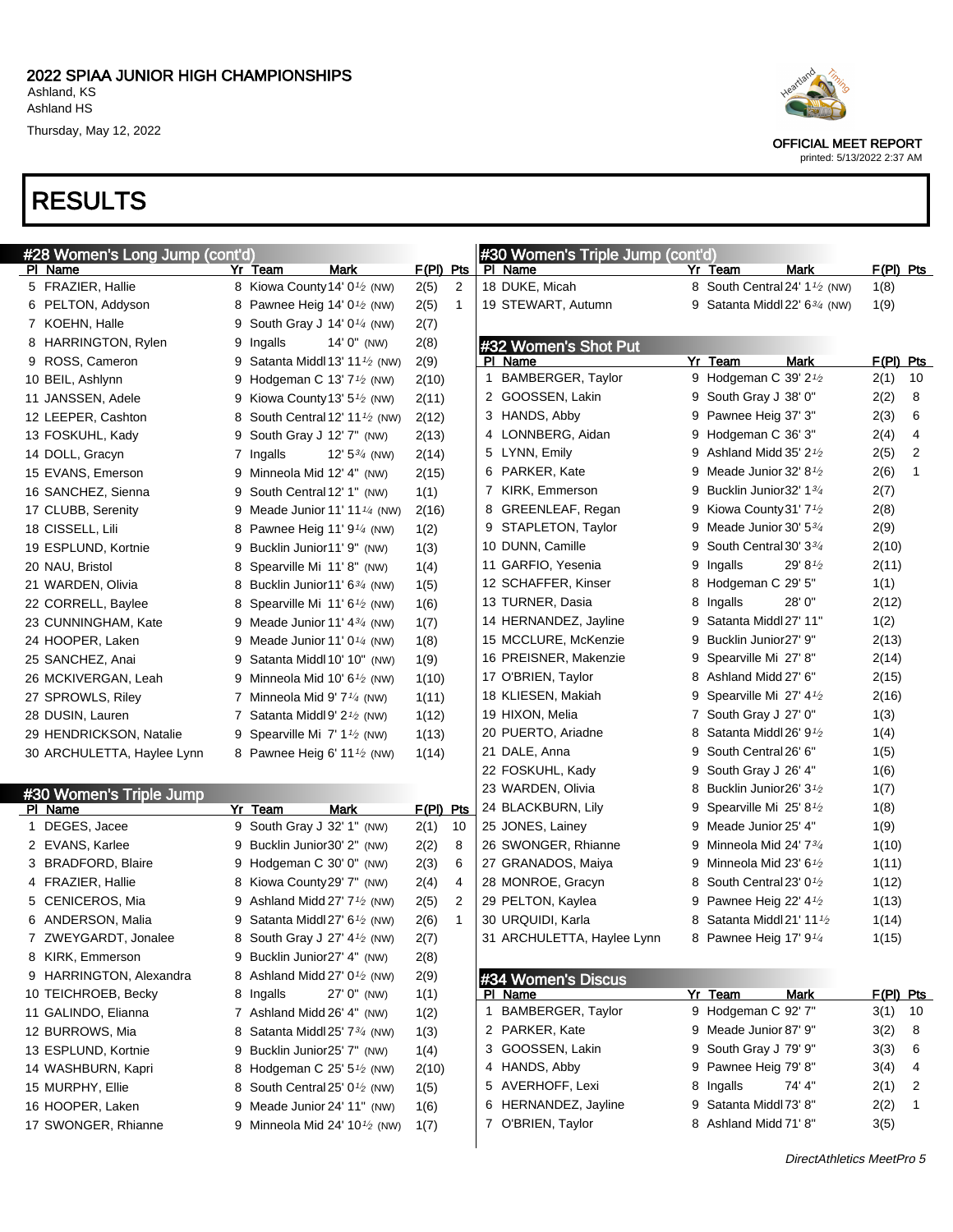### RESULTS

#1 Mon's 100 Meter



OFFICIAL MEET REPORT printed: 5/13/2022 2:37 AM

| #34 Women's Discus (cont'd)<br>PI_Name |   | Yr Team                 | Mark    | $F(PI)$ Pts | #1 Men's 100 Meters (cont'd) |   |                             |            |             |             |
|----------------------------------------|---|-------------------------|---------|-------------|------------------------------|---|-----------------------------|------------|-------------|-------------|
| 8 STAPLETON, Taylor                    |   | 9 Meade Junior 70' 8"   |         | 2(3)        | Prelims<br>PI Name           |   | Yr Team                     |            | Time        | H(PI)       |
| 9 STEIN, Olivia                        | 9 | Ingalls                 | 68' 10" | 3(6)        | 8 HORNUNG, Blake             |   | 8 Spearville Mi             | 13.15 (NW) |             | 4(1)        |
| 10 ZWEYGARDT, Jonalee                  | 8 | South Gray J 68' 5"     |         | 3(7)        | 9 FOSTER, Lake               |   | 9 Meade Junior 13.20 (NW)   |            |             | 4(2)        |
| 11 MCCLURE, McKenzie                   | 9 | Bucklin Junior68' 2"    |         | 2(4)        | 10 ALLEN, Jesse              |   | 8 Ingalls                   | 13.37 (NW) |             | 1(2)        |
| 12 DUNN, Camille                       |   | 9 South Central 67' 3"  |         | 3(8)        | 11 WOODRUFF, Michael         |   | 8 Meade Junior 13.41 (NW)   |            |             | 3(3)        |
| 13 HARRIS, Molly                       |   | 7 Ashland Midd 64' 10"  |         | 2(5)        | 12 HARDING, Adrian           |   | 7 Minneola Mid 13.79 (NW)   |            |             | 5(3)        |
| 14 OSBORN, Ciara                       | 8 | South Central 63' 4"    |         | 3(9)        | 13 THRONESBERY, Dakota       | 8 | South Central 14.04 (NW)    |            |             | 2(3)        |
| 15 SHELTON, Sidney                     | 9 | Meade Junior 60' 3"     |         | 3(10)       | 14 REECE, lan                | 8 | Hodgeman C                  | 14.23 (NW) |             | 1(3)        |
| 16 KLIESEN, Makiah                     | 9 | Spearville Mi 59' 10"   |         | 1(1)        | 15 BAMBERGER, Austin         | 9 | Hodgeman C                  | 14.40 (NW) |             | 5(4)        |
| 16 SCHAFFER, Kinser                    | 8 | Hodgeman C 59' 10"      |         | 1(1)        | 16 IBARRA, Alexis            | 9 | Pawnee Heig                 | 14.76 (NW) |             | 3(4)        |
| 18 GREENLEAF, Regan                    |   | 9 Kiowa County 58' 6"   |         | 2(6)        | 17 BLACKBURN, Aryan          | 8 | Spearville Mi               | 14.77 (NW) |             | 4(3)        |
| 19 MONROE, Gracyn                      | 8 | South Central 58' 4"    |         | 2(7)        | 18 DENISON, Coy              |   | 7 Minneola Mid 15.30 (NW)   |            |             | 4(4)        |
| 20 BURROWS, Mia                        | 8 | Satanta Middl 57' 4"    |         | 2(8)        | 19 SIMMONS, John             | 9 | South Gray J                | 15.47 (NW) |             | 1(4)        |
| 21 LONNBERG, Aidan                     | 9 | Hodgeman C 56' 1"       |         | 2(9)        | 20 SCHULTE, Ayden            |   | 9 Spearville Mi             | 15.50 (NW) |             | 2(4)        |
| 22 THIESSEN, Angelina                  | 8 | South Gray J 55' 1"     |         | 2(10)       | 21 MOYER, Isaac              |   | 7 South Gray J              | 15.53 (NW) |             | 3(5)        |
| 23 GRANADOS, Maiya                     | 9 | Minneola Mid 55' 0"     |         | 1(3)        | 22 WILLIAMS, Tyson           |   | 7 Bucklin Junior 15.94 (NW) |            |             | 4(5)        |
| 24 PREISNER, Makenzie                  | 9 | Spearville Mi 54' 4"    |         | 1(4)        | 23 DICKERMAN, Ryder          |   | 7 Bucklin Junior 16.02 (NW) |            |             | 2(5)        |
| 25 BLACKBURN, Lily                     | 9 | Spearville Mi 53' 5"    |         | 1(5)        | 23 GARRISON, Quenton         |   | 7 Bucklin Junior 16.02 (NW) |            |             | 5(5)        |
| 26 ARCHULETTA, Haylee Lynn             |   | 8 Pawnee Heig 53' 0"    |         | 1(6)        | 25 FROESE, James             |   | 8 South Gray J 16.04 (NW)   |            |             | 1(5)        |
| 27 CLOWDIS, Caitlyn                    |   | 7 Minneola Mid 52' 6"   |         | 1(7)        | 26 CRAGHEAD, Tyler           |   | 8 Hodgeman C 16.25 (NW)     |            |             | 5(6)        |
| 28 WARDEN, Olivia                      | 8 | Bucklin Junior51' 6"    |         | 2(11)       | 27 BAIER, August             | 9 | Pawnee Heig                 | 17.37 (NW) |             | 3(6)        |
| 29 CISSELL, Lili                       | 8 | Pawnee Heig 50' 1"      |         | 1(8)        | 28 BOESE, Thomas             |   | 7 Pawnee Heig               | 17.51 (NW) |             | 4(6)        |
| 30 MINYARD, Brooke                     | 9 | Kiowa County 49' 10"    |         | 3(11)       | 29 STRICKLAND, Elias         |   | 8 Meade Junior 18.60 (NW)   |            |             | 2(6)        |
| 31 WOOD, Jasmin                        | 8 | Satanta Middl 48' 11"   |         | 1(9)        |                              |   |                             |            |             |             |
| 32 HOFFMAN, Addison                    |   | 7 Bucklin Junior42' 11" |         | 1(10)       | #3 Men's 200 Meters          |   |                             |            |             |             |
| 33 HOLT, Isabella                      |   | 7 Minneola Mid 38' 11"  |         | 1(11)       | <b>Finals</b>                |   |                             |            |             | Wind: (+0.0 |
|                                        |   |                         |         |             | DI Nomo                      |   | $V_1$ , $T_2$               |            | <b>Time</b> | D6.         |

|     | <b>FI IVIGII S IUU IVIGIGIS</b> |   |               |             |              |
|-----|---------------------------------|---|---------------|-------------|--------------|
|     | Finals                          |   |               |             | Wind: (+0.0) |
| ΡI  | Name                            |   | Yr Team       | Time        | Pts          |
| 1   | KLOTZ, Tyson                    | 9 | Minneola Mid  | 12.67       | 10           |
| 2   | HERZER, Hayden                  | 9 | South Central | 12.69       | 8            |
| 3   | PORE, Cresten                   | 9 | Kiowa County  | 12.86       | 6            |
| 4   | GARCIA, Izaak                   | 7 | Satanta Middl | 13.20       | 4            |
| 5   | MCADAMS, Aidyn                  | 9 | Satanta Middl | 13.27       | 2            |
| 6   | OLIVAS, Adam                    | 9 | Satanta Middl | 13.29       | 1            |
|     | <b>Prelims</b>                  |   |               |             |              |
| PI. | <b>Name</b>                     |   | Yr Team       | Time        | H(PI)        |
| 1   | KLOTZ, Tyson                    | 9 | Minneola Mid  | 12.83 (NW)q | 3(1)         |
| 2   | HERZER, Hayden                  | 9 | South Central | 12.92 (NW)q | 2(1)         |
| 3   | GARCIA, Izaak                   | 7 | Satanta Middl | 12.98 (NW)q | 5(1)         |
| 4   | PORE, Cresten                   | 9 | Kiowa County  | 12.99 (NW)q | 1(1)         |
| 5   | OLIVAS, Adam                    | 9 | Satanta Middl | 13.00 (NW)q | 5(2)         |
| 6   | MCADAMS, Aidyn                  | 9 | Satanta Middl | 13.01 (NW)q | 3(2)         |
| 7   | SPERRY, Brogan                  | 9 | Ingalls       | 13.11 (NW)  | 2(2)         |
|     |                                 |   |               |             |              |

|    | #3 Men's 200 Meters |    |                           |              |       |  |  |  |
|----|---------------------|----|---------------------------|--------------|-------|--|--|--|
|    | Finals              |    |                           | Wind: (+0.0) |       |  |  |  |
|    | PI Name             |    | Yr Team                   | Time         | Pts   |  |  |  |
| 1  | CAMPBELL, Sawyer    | 9  | Kiowa County              | 24.38        | 10    |  |  |  |
| 2  | LINDSAY, Coda       | 8  | South Central             | 25.43        | 8     |  |  |  |
| 3  | SITES, Regen        | 9  | Spearville Mi             | 26.71        | 6     |  |  |  |
| 4  | SPERRY, Brogan      | 9  | Ingalls                   | 27.13        | 4     |  |  |  |
| 5  | COLE, Andy          | 9  | South Gray J              | 27.38        | 2     |  |  |  |
| 6  | SCHROEDER, Brody    | 8  | Hodgeman C                | 30.43        | 1     |  |  |  |
|    | Prelims             |    |                           |              |       |  |  |  |
| PI | Name                | Yr | Team                      | Time         | H(PI) |  |  |  |
| 1  | CAMPBELL, Sawyer    | 9  | Kiowa County 25.07 (NW)q  |              | 1(1)  |  |  |  |
|    | 2 LINDSAY, Coda     | 8. | South Central 25.19 (NW)q |              | 2(1)  |  |  |  |
| 3  | SITES, Regen        | 9  | Spearville Mi 25.86 (NW)q |              | 3(1)  |  |  |  |
| 4  | SCHROEDER, Brody    | 8  | Hodgeman C 27.12 (NW)q    |              | 5(1)  |  |  |  |
| 5  | COLE, Andy          | 9  | South Gray J 27.12 (NW)q  |              | 4(1)  |  |  |  |
| 6  | SPERRY, Brogan      | 9  | Ingalls                   | 27.22 (NW)q  | 1(2)  |  |  |  |
| 7  | GARCIA, Izaak       | 7  | Satanta Middl             | 27.23 (NW)   | 3(2)  |  |  |  |
| 8  | YANCEY, Preston     | 9  | Bucklin Junior 27.30 (NW) |              | 5(2)  |  |  |  |
| 9  | FOSTER, Lake        | 9  | Meade Junior 27.35 (NW)   |              | 4(2)  |  |  |  |
|    | 10 ALLEN, Jesse     | 8  | Ingalls                   | 27.72 (NW)   | 2(2)  |  |  |  |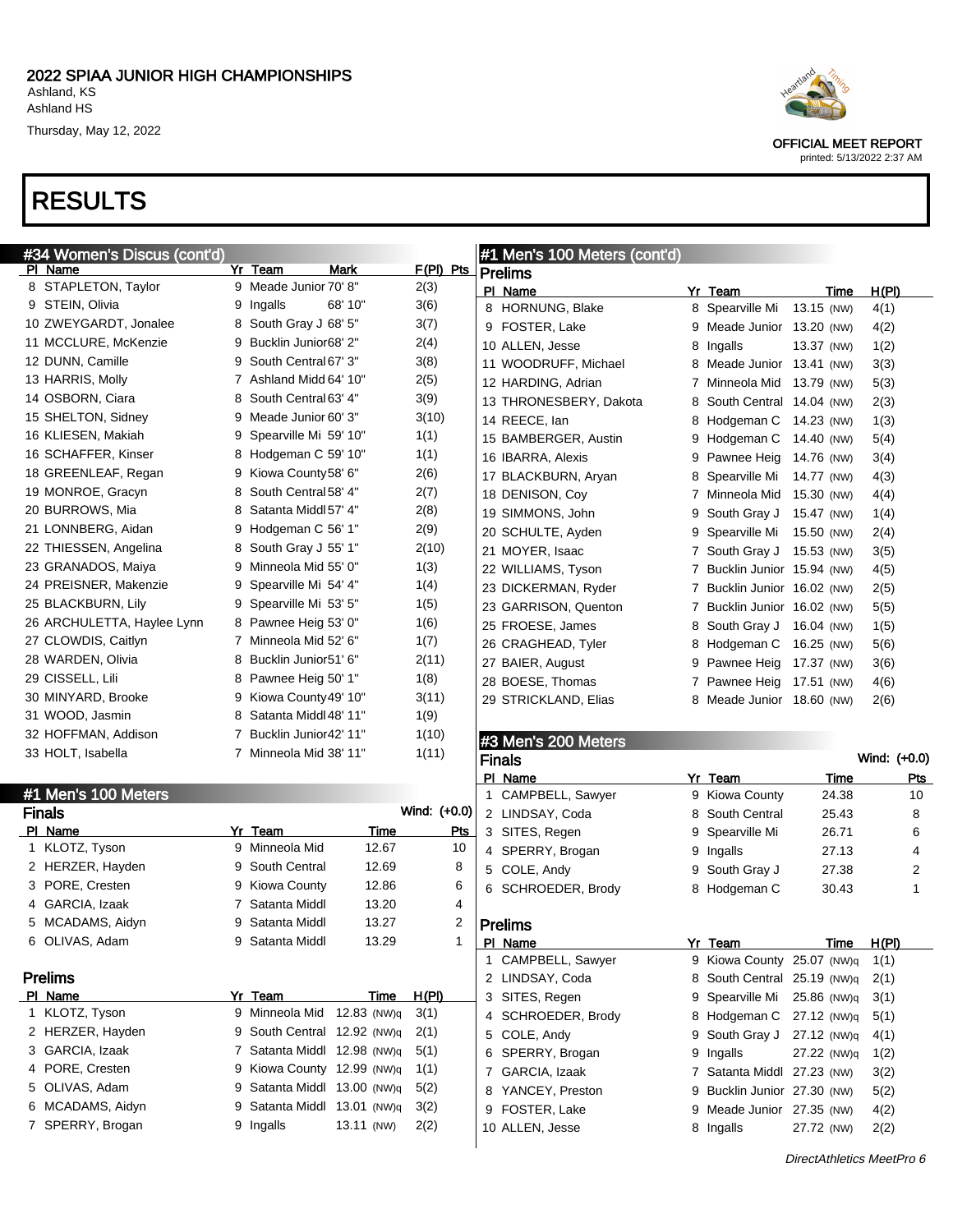## RESULTS

|           | #3 Men's 200 Meters (cont'd) |    |                  |             |              |            |
|-----------|------------------------------|----|------------------|-------------|--------------|------------|
|           | <b>Prelims</b>               |    |                  |             |              |            |
|           | PI Name                      |    | Yr Team          | <u>Time</u> | <u>H(PI)</u> |            |
|           | 11 RUIZ, Ervin               |    | 8 Ingalls        | 28.48 (NW)  | 1(3)         |            |
|           | 12 KNOTT, Tyson              | 8  | Meade Junior     | 29.26 (NW)  | 5(3)         |            |
|           | 13 CRUZ, Ricky               | 8  | Spearville Mi    | 29.33 (NW)  | 3(3)         |            |
|           | 14 PENDEGRAFT, Hayden        | 7  | Satanta Middl    | 29.46 (NW)  | 2(3)         |            |
|           | 15 CONLEY, Circeen           |    | 9 Meade Junior   | 29.85 (NW)  | 5(4)         |            |
|           | 16 THEURER, Grady            | 8  | South Central    | 29.94 (NW)  | 1(4)         |            |
|           | 17 YOUNGER, Tyson            |    | 8 Hodgeman C     | 30.19 (NW)  | 4(3)         |            |
|           | 18 IBARRA, Alexis            |    | 9 Pawnee Heig    | 30.44 (NW)  | 4(4)         |            |
|           | 19 LAUDICK, Cooper           |    | 8 Minneola Mid   | 30.59 (NW)  | 2(4)         |            |
|           | 20 CASAREZ, Gage             | 8  | South Gray J     | 30.69 (NW)  | 1(5)         |            |
|           | 21 BLACKBURN, Aryan          | 8  | Spearville Mi    | 31.39 (NW)  | 3(4)         |            |
|           | 22 MOYER, Isaac              |    | 7 South Gray J   | 31.83 (NW)  | 1(6)         |            |
|           | 23 WILLIAMS, Tyson           |    | 7 Bucklin Junior | 33.62 (NW)  | 3(5)         |            |
|           | 24 SKEEN, Cullen             |    | 7 Minneola Mid   | 33.94 (NW)  | 5(5)         |            |
|           | 25 SALVE, Aaron              | 8  | Minneola Mid     | 33.96 (NW)  | 5(6)         |            |
|           | 26 THOMPSON, Wyatt           |    | 8 Hodgeman C     | 34.32 (NW)  | 4(5)         |            |
|           | 27 DICKERMAN, Ryder          |    | 7 Bucklin Junior | 35.53 (NW)  | 4(6)         |            |
|           | 28 URQUIDI, Javier           |    | 7 Satanta Middl  | 36.93 (NW)  | 3(6)         |            |
|           | 29 BAIER, August             |    | 9 Pawnee Heig    | 37.24 (NW)  | 2(5)         |            |
|           | 30 HOLSTE, Cody              |    | 7 Pawnee Heig    | 37.96 (NW)  | 2(6)         |            |
|           |                              |    |                  |             |              |            |
|           | #5 Men's 400 Meters          |    |                  |             |              |            |
| <u>PI</u> | Name                         | Yr | Team             | Time        | H(PI)        | <u>Pts</u> |
| 1         | CAMPBELL, Sawyer             | 9  | Kiowa County     | 58.84       | 4(1)         | 10         |
|           | 2 KISHPAUGH, Carter          |    | 9 Kiowa County   | 1:00.34     | 4(2)         | 8          |
| 3         | GARCIA, Xander               | 9  | Satanta Middl    | 1:00.85     | 4(3)         | 6          |
| 4         | KLOTZ, Tyson                 | 9  | Minneola Mid     | 1:01.74     | 4(4)         | 4          |
| 5         | SPERRY, Brogan               | 9  | Ingalls          | 1:02.82     | 3(1)         | 2          |
| 6         | FOSTER, Lake                 | 9  | Meade Junior     | 1:03.71     | 3(2)         | 1          |
| 7         | YOUNGER, Tyson               | 8  | Hodgeman C       | 1:04.26     | 3(3)         |            |
| 8         | MCGREGOR, Mason              | 9  | South Gray J     | 1:04.37     | 4(5)         |            |
| 9         | <b>NUSS, Garrett</b>         |    | 9 Hodgeman C     | 1:05.75     | 4(6)         |            |
|           | 10 YOST, Sawyer              |    | 7 South Gray J   | 1:05.97     | 2(1)         |            |
|           | 11 BRACK, Cash               |    | 9 Spearville Mi  | 1:06.07     | 3(4)         |            |
|           | 12 RUIZ, Ervin               |    | 8 Ingalls        | 1:06.35     | 3(5)         |            |
|           | 13 GUENTER, Carsten          |    | 9 South Gray J   | 1:06.68     | 3(6)         |            |
|           | 14 SIMON, Quinlan            | 8  | Spearville Mi    | 1:08.57     | 2(2)         |            |
|           | 15 GUILLEN, Yanni            | 9  | Meade Junior     | 1:10.17     | 1(1)         |            |
|           | 16 HERNANDEZ, Eathan         | 7  | Satanta Middl    | 1:11.91     | 2(3)         |            |
|           | 17 GILLILAND, Ian            | 7  | Pawnee Heig      | 1:14.29     | 2(4)         |            |
|           | 18 SCHULTE, Ayden            | 9  | Spearville Mi    | 1:14.63     | 2(5)         |            |
|           | 19 DENISON, Coy              | 7  | Minneola Mid     | 1:14.65     | 1(2)         |            |

20 HENDRICKSON, Cameron 9 Hodgeman C 1:14.80 1(3) 21 FLAVIN, Camdyn 8 Meade Junior 1:16.82 1(4) ANTHONY, Kolt 7 Satanta Middl 1:22.88 1(5)



OFFICIAL MEET REPORT

printed: 5/13/2022 2:37 AM

### #7 Men's 800 Meters

| PI | Name                  |   | Yr Team       | <b>Time</b> | Pts |
|----|-----------------------|---|---------------|-------------|-----|
| 1  | MARTINEZ, Samuel      | 9 | Kiowa County  | 2:23.25     | 10  |
| 2  | WOODRUFF, Michael     | 8 | Meade Junior  | 2:29.63     | 8   |
| 3  | WESELOH, Mason        | 8 | Kiowa County  | 2:33.90     | 6   |
| 4  | <b>NUSS, Garrett</b>  | 9 | Hodgeman C    | 2:34.00     | 4   |
| 5  | MUTHIANI, Emmanuel    | 8 | Meade Junior  | 2:35.50     | 2   |
| 6  | KOLBECK, Joshua       | 9 | Spearville Mi | 2:38.04     | 1   |
| 7  | HARDING, Adrian       | 7 | Minneola Mid  | 2:38.40     |     |
| 8  | MOORE, Braylon        | 8 | Minneola Mid  | 2:40.38     |     |
| 9  | <b>MARTIN, Riley</b>  | 8 | South Central | 2:41.64     |     |
|    | 10 YOST, Sawyer       | 7 | South Gray J  | 2:43.94     |     |
|    | 11 PENDEGRAFT, Hayden | 7 | Satanta Middl | 2:46.82     |     |
|    | 12 ALDRIDGE, Kaos     | 7 | Minneola Mid  | 2:53.31     |     |
|    | 13 GUENTER, Corbin    | 7 | South Gray J  | 2:54.28     |     |
|    | 14 MOYER, Eli         | 8 | South Gray J  | 2:55.55     |     |
|    | 15 NAJERA, Edgar      | 8 | Satanta Middl | 2:56.74     |     |
|    | 16 HERD, Jack         | 9 | South Central | 2:57.97     |     |
|    | 17 VILLALOVOS, Aiden  | 8 | Spearville Mi | 3:00.99     |     |
|    | 18 SANCHEZ, Quincy    | 8 | South Central | 3:04.82     |     |
|    | 19 HOLSTE, Cody       | 7 | Pawnee Heig   | 3:10.88     |     |

### #9 Men's 1600 Meters

| PI | Name                   | Yr | <b>Team</b>     | Time     | <b>Pts</b> |
|----|------------------------|----|-----------------|----------|------------|
| 1  | MARTINEZ, Samuel       | 9  | Kiowa County    | 5:09.47  | 10         |
| 2  | PRICE, Parker          |    | 8 South Central | 5:27.20  | 8          |
| 3  | CHANG, Jisung          | 9  | Kiowa County    | 5:32.29  | 6          |
| 4  | KOLBECK, Joshua        | 9  | Spearville Mi   | 5:55.29  | 4          |
| 5  | OLMSTEAD, Mason        | 9  | Meade Junior    | 5:59.69  | 2          |
| 6  | <b>GUENTER, Corbin</b> | 7  | South Gray J    | 6:04.91  | 1          |
| 7  | SALMANS, Ethan         | 8  | Hodgeman C      | 6:09.12  |            |
| 8  | NAJERA, Edgar          | 8  | Satanta Middl   | 6:12.52  |            |
| 9  | YODER, Colt            | 8  | South Central   | 6:15.11  |            |
|    | 10 VILLALOVOS, Aiden   | 8  | Spearville Mi   | 6:20.43  |            |
|    | 11 VIEUX, Ryker        | 9  | Meade Junior    | 6:21.78  |            |
|    | 12 MOYER, Eli          | 8  | South Gray J    | 6:22.80  |            |
|    | 13 IBARRA, Alexis      | 9  | Pawnee Heig     | 6:31.06  |            |
|    | 14 RANGEL, Fred        | 9  | Spearville Mi   | 6:35.37  |            |
|    | 15 ANTHONY, Kolt       | 7  | Satanta Middl   | 6:38.17  |            |
|    | 16 LANG, Cash          | 7  | Minneola Mid    | 7:26.69  |            |
|    | 17 BARRAZA, Mario      | 8  | Minneola Mid    | 7:29.54  |            |
|    | 18 OLSEN, Caden        |    | 8 South Gray J  | 7:35.28  |            |
|    |                        |    |                 |          |            |
|    | #11 Men's 3200 Meters  |    |                 |          |            |
| PI | Name                   | Yr | Team            | Time     | Pts        |
| 1  | GARCIA, Xander         | 9  | Satanta Middl   | 11:43.52 | 10         |

2 CHANG, Jisung 9 Kiowa County 12:09.18 8 3 WESELOH, Mason 8 Kiowa County 12:21.65 6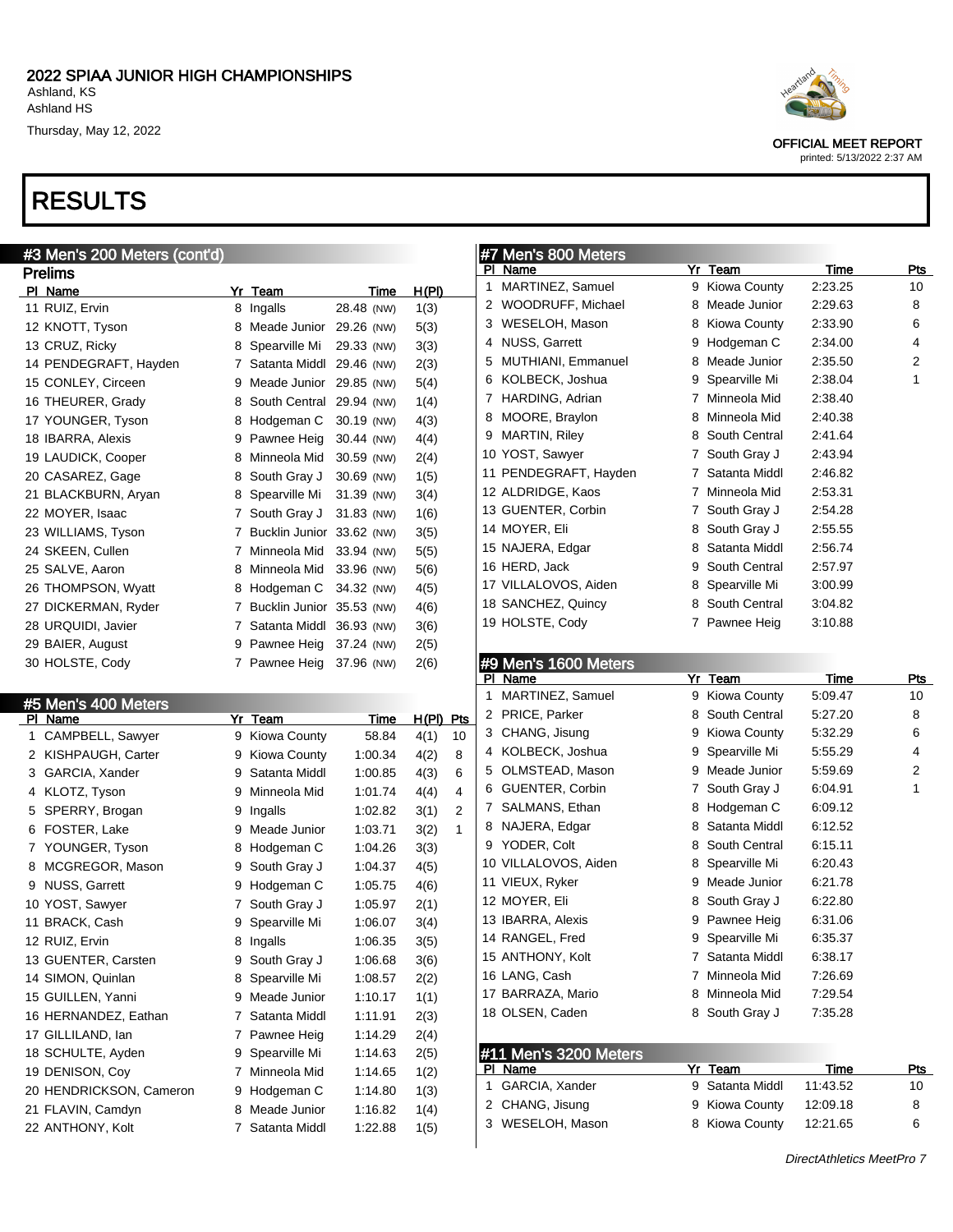# RESULTS

| #11 Men's 3200 Meters (cont'd)      |                              |             |                   |     |     | #15 Men's 200m Hurdles (cont'd)                    |                                             |            |             |                |
|-------------------------------------|------------------------------|-------------|-------------------|-----|-----|----------------------------------------------------|---------------------------------------------|------------|-------------|----------------|
| PI Name                             | Yr Team                      | Time        |                   | Pts |     | PI Name                                            | Yr Team                                     | Time       |             | $H(PI)$ Pts    |
| 4 OLMSTEAD, Mason                   | 9 Meade Junior               | 12:52.55    |                   | 4   |     | 7 SPENCER, Oliver                                  | 9 Ingalls                                   | 31.87 (NW) | 3(1)        |                |
| 5 VIEUX, Ryker                      | 9 Meade Junior               | 12:53.99    |                   | 2   |     | 8 FRAZIER, Jace                                    | 9 Kiowa County 32.73 (NW)                   |            | 3(2)        |                |
| 6 SHANK, Devin                      | 9 Hodgeman C                 | 12:57.65    |                   | 1   |     | 9 COMBS, Jackson                                   | 8 Ingalls                                   | 32.89 (NW) | 3(3)        |                |
| 7 YOST, Kelby                       | 8 South Gray J               | 13:02.28    |                   |     |     | 10 SHANK, Devin                                    | 9 Hodgeman C                                | 33.02 (NW) | 3(4)        |                |
| 8 ALEXANDER, Trace                  | 8 South Central              | 13:30.31    |                   |     |     | 11 GUENTER, Carsten                                | 9 South Gray J                              | 33.20 (NW) | 3(5)        |                |
| 9 RANGEL, Fred                      | 9 Spearville Mi              | 14:57.11    |                   |     |     | 12 PETTY, Judd                                     | 7 South Central 33.44 (NW)                  |            | 2(1)        |                |
| 10 ORNELAS, Elijah                  | 9 South Gray J               | 15:00.25    |                   |     |     | 13 BLANTON, Keegan                                 | 7 Kiowa County 34.42 (NW)                   |            | 3(6)        |                |
| 11 HOLSTE, Cody                     | 7 Pawnee Heig                | 15:48.23    |                   |     |     | 14 IBARRA, Alexis                                  | 9 Pawnee Heig                               | 35.32 (NW) | 2(2)        |                |
| 12 LANG, Cash                       | 7 Minneola Mid               | 16:34.10    |                   |     |     | 15 HERRADA, Aaden                                  | 7 Satanta Middl 35.92 (NW)                  |            | 1(1)        |                |
| 13 DIERKING, Oliver                 | 7 Minneola Mid               | 18:16.54    |                   |     |     | 16 ORNELAS, Elijah                                 | 9 South Gray J                              | 36.17 (NW) | 2(3)        |                |
| 14 DIXSON, Wyatt                    | 8 Minneola Mid               | 20:17.73    |                   |     |     | 17 NAJERA, Edgar                                   | 8 Satanta Middl 36.36 (NW)                  |            | 1(2)        |                |
|                                     |                              |             |                   |     |     | 18 RANGEL, Fred                                    | 9 Spearville Mi                             | 36.58 (NW) | 2(4)        |                |
| #13 Men's 100m Hurdles              |                              |             |                   |     |     | 19 YANCEY, Maddox                                  | 7 Bucklin Junior 37.68 (NW)                 |            | 2(5)        |                |
| <b>Finals</b>                       |                              |             | Wind: (+0.0)      |     |     | 20 SIMON, Quinlan                                  | 8 Spearville Mi                             | 37.75 (NW) | 2(6)        |                |
| PI Name                             | Yr Team                      | Time        |                   | Pts |     | 21 GARRISON, Quenton                               | 7 Bucklin Junior 38.82 (NW)                 |            | 1(3)        |                |
| 1 MELENDEZ, lan                     | 9 Spearville Mi              | 15.53       |                   | 10  |     | 22 LEE, Jordy                                      | 8 Hodgeman C 39.72 (NW)                     |            | 1(4)        |                |
| 2 WHEATON, Layson                   | 9 Spearville Mi              | 16.08       |                   | 8   |     | 23 URQUIDI, Javier                                 | 7 Satanta Middl 40.75 (NW)                  |            | 1(5)        |                |
| 3 FEIKERT, Nick                     | 9 Bucklin Junior             | 17.07       |                   | 6   |     |                                                    |                                             |            |             |                |
| 4 BOGGS, Degnan                     | 9 Ashland Midd               | 17.13       |                   | 4   |     | #17 Men's 4 x 100m Relay                           |                                             |            |             |                |
| 5 BLANTON, Keegan                   | 7 Kiowa County               | 18.58       |                   | 2   | PI. | Team                                               |                                             | Time       | $H(PI)$ Pts |                |
| 6 MCGREGOR, Mason                   | 9 South Gray J               | 18.80       |                   | 1   |     | 1 Spearville Middle School (A)                     |                                             | 50.39      | 2(1)        | -10            |
|                                     |                              |             |                   |     |     | 1) MELENDEZ, Ian 9                                 | 2) BRACK, Cash 9                            |            |             |                |
| <b>Prelims</b>                      |                              |             |                   |     |     | 3) HORNUNG, Blake 8                                | 4) SITES, Regen 9                           |            |             |                |
| PI Name                             | Yr Team                      | Time        | H(PI)             |     |     | 2 South Central Middle School (A)                  |                                             | 51.27      | 2(2)        | 8              |
| 1 MELENDEZ, lan                     | 9 Spearville Mi              | 16.46 (NW)q | 1(1)              |     |     | 1) LINDSAY, Coda 8                                 | 2) PRICE, Parker 8                          |            |             |                |
| 2 WHEATON, Layson                   | 9 Spearville Mi              | 17.19 (NW)q | 2(1)              |     |     | 3) WOOLFOLK, Cooper 8                              | 4) HERZER, Hayden 9                         |            |             |                |
| 3 FEIKERT, Nick                     | 9 Bucklin Junior 17.50 (NW)q |             | 3(1)              |     |     | 3 Minneola Middle School (A)                       |                                             | 51.56      | 2(3)        | 6              |
| 4 BOGGS, Degnan                     | 9 Ashland Midd 18.25 (NW)q   |             | 3(2)              |     |     | 1) HARDING, Adrian 7                               | 2) LANG, Levi 9                             |            |             |                |
| 5 MCGREGOR, Mason                   | 9 South Gray J               | 18.45 (NW)q | 1(2)              |     |     | 3) MIRAMONTES, Julian 9                            | 4) KLOTZ, Tyson 9                           |            |             |                |
| 6 BLANTON, Keegan                   | 7 Kiowa County 18.54 (NW)q   |             | 3(3)              |     |     | 4 Kiowa County MS (A)                              |                                             | 53.58      | 2(4)        | 4              |
| 7 MIRAMONTES, Julian                | 9 Minneola Mid 18.99 (NW)    |             | 2(2)              |     |     | 1) GREENLEAF, James 7                              | 2) MCDONALD, Boone 8                        |            |             |                |
| 8 SHANK, Devin                      | 9 Hodgeman C                 | 19.23 (NW)  | 3(4)              |     |     | 3) ROENBAUGH, Aiden 8                              | 4) KISHPAUGH, Carter 9                      |            |             |                |
| 9 HERNANDEZ, Eathan                 | 7 Satanta Middl 19.90 (NW)   |             | 1(3)              |     |     | 5 Ingalls (A)                                      |                                             | 54.12      | 1(1)        | 2              |
| 10 SIMON, Quinlan                   | 8 Spearville Mi              | 21.09 (NW)  | 2(3)              |     |     | 1) ALLEN, Jesse 8                                  | 2) COMBS, Jackson 8                         |            |             |                |
| 11 ESPINOZA, Ethan                  | 7 Minneola Mid 21.19 (NW)    |             | 1(4)              |     |     | 3) SPENCER, Oliver 9                               | 4) SPERRY, Brogan 9                         |            |             |                |
| 12 ORNELAS, Elijah<br>13 LEE, Jordy | 9 South Gray J 21.48 (NW)    |             | 3(5)              |     |     | 6 Satanta Middle School (A)                        |                                             | 54.96      | 2(5)        | $\overline{1}$ |
|                                     | 8 Hodgeman C 23.33 (NW)      |             | 1(5)              |     |     | 1) HERNANDEZ, Eathan 7                             | 2) OLIVAS, Adam 9                           |            |             |                |
|                                     |                              |             |                   |     |     | 3) PENDEGRAFT, Hayden 7<br>7 Meade Junior High (A) | 4) GARCIA, Izaak 7                          | 55.06      | 2(6)        |                |
| #15 Men's 200m Hurdles              | Yr Team                      | Time        |                   |     |     |                                                    |                                             |            |             |                |
| PI Name<br>1 PORE, Cresten          | 9 Kiowa County 28.29 (NW)    |             | H(PI) Pts<br>4(1) | 10  |     | 1) KNOTT, Tyson 8<br>3) WOODRUFF, Michael 8        | 2) CONLEY, Circeen 9<br>4) GUILLEN, Yanni 9 |            |             |                |
| 2 LANG, Levi                        | 9 Minneola Mid 28.52 (NW)    |             | 4(2)              | 8   |     | 8 Hodgeman County middle school (A)                |                                             | 58.74      |             |                |
| 3 WHEATON, Layson                   | 9 Spearville Mi 29.22 (NW)   |             | 4(3)              | 6   |     | 1) LEE, Jordy 8                                    | 2) REECE, lan 8                             |            | 1(2)        |                |
| 4 BOGGS, Degnan                     | 9 Ashland Midd 30.52 (NW)    |             | 4(4)              | 4   |     | 3) BURNS, Kendall 8                                | 4) YOUNGER, Tyson 8                         |            |             |                |
| 5 MCGREGOR, Mason                   | 9 South Gray J 30.93 (NW)    |             | 4(5)              | 2   |     |                                                    |                                             |            |             |                |
| 6 FEIKERT, Nick                     | 9 Bucklin Junior 30.98 (NW)  |             | 4(6)              | 1   |     |                                                    |                                             |            |             |                |
|                                     |                              |             |                   |     |     |                                                    |                                             |            |             |                |



OFFICIAL MEET REPORT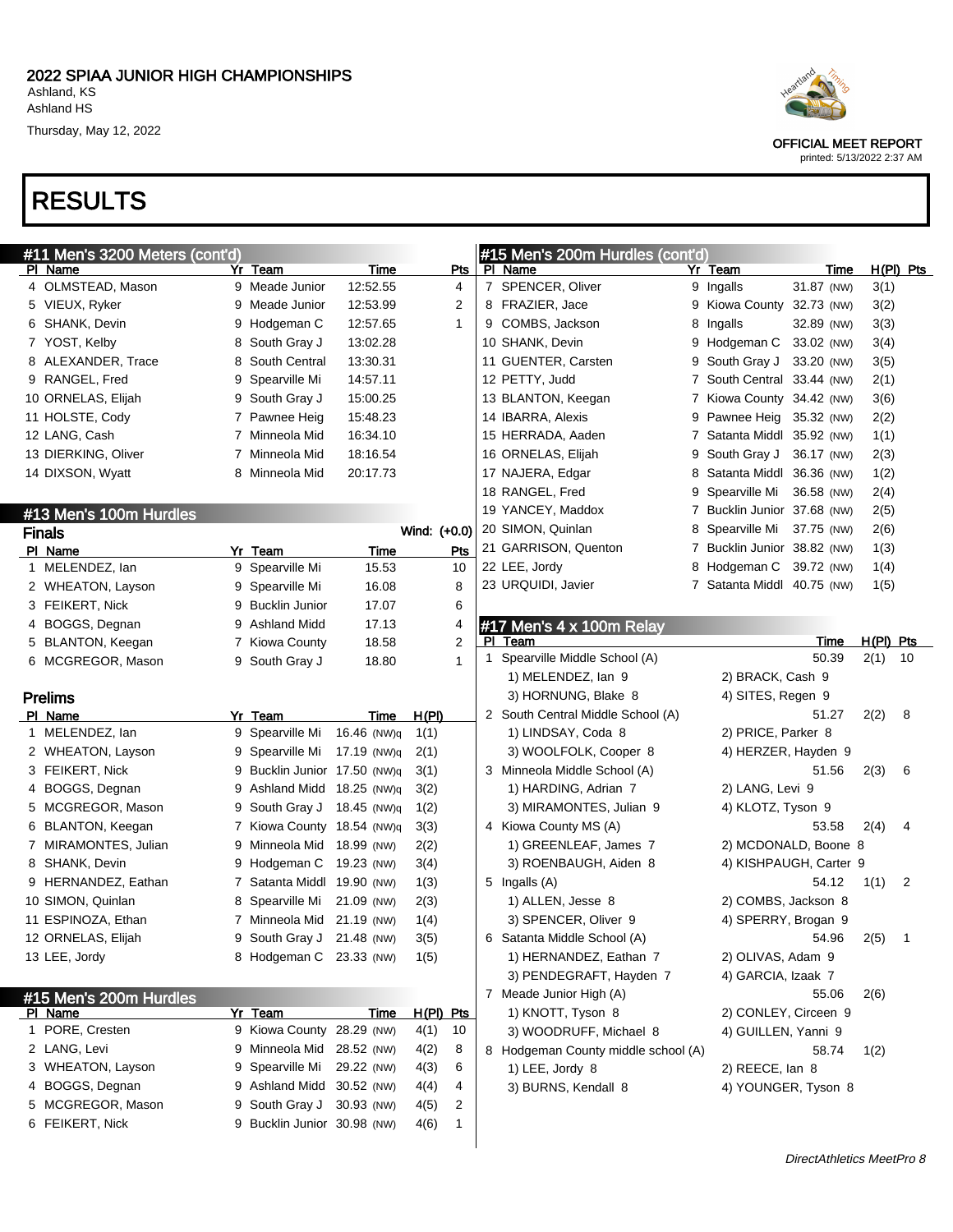PI Team Time H(PI) Pts

Thursday, May 12, 2022

# RESULTS

#17 Men's 4 x 100m Relay (cont'd)



OFFICIAL MEET REPORT printed: 5/13/2022 2:37 AM

| 9 South Gray Junior High (A)         | 59.93                     | 1(3)        |              | 1 Minneola Middle School (A)        |   | 1:53.93                  | $2(1)$ 10                  |
|--------------------------------------|---------------------------|-------------|--------------|-------------------------------------|---|--------------------------|----------------------------|
| 1) CASAREZ, Gage 8                   | 2) LOEPKY, Landon 8       |             |              | 1) MIRAMONTES, Julian 9             |   | 2) HARDING, Adrian 7     |                            |
| 3) HENDRICKSON, Daxton 8             | 4) KRAHN, Logan 9         |             |              | 3) KLOTZ, Tyson 9                   |   | 4) LANG, Levi 9          |                            |
| 10 Pawnee Heights Middle School (A)  | 1:11.91                   | 1(4)        |              | 2 Spearville Middle School (A)      |   | 1:54.98<br>2(2)          | 8                          |
| 1) BAIER, August 9                   | 2) PRICE, Peyton 8        |             |              | 1) HORNUNG, Blake 8                 |   | 2) WHEATON, Layson 9     |                            |
| 3) REECE, Rylan 7                    | 4) NAVA, Logan 7          |             |              | 3) SITES, Regen 9                   |   | 4) BRACK, Cash 9         |                            |
|                                      |                           |             |              | 3 Kiowa County MS (A)               |   | 1:55.10<br>2(3)          | 6                          |
| #19 Men's 4 x 200m Relay             |                           |             |              | 1) GREENLEAF, James 7               |   | 2) MCDONALD, Boone 8     |                            |
| PI Team                              | Time                      | $H(PI)$ Pts |              | 3) ROENBAUGH, Aiden 8               |   | 4) KISHPAUGH, Carter 9   |                            |
| 1 Satanta Middle School (A)          | 1:51.20                   | 2(1)        | - 10         | 4 South Central Middle School (A)   |   | 1:55.59<br>1(1)          | 4                          |
| 1) GARCIA, Izaak 7                   | 2) OLIVAS, Adam 9         |             |              | 1) MARTIN, Riley 8                  |   | 2) LINDSAY, Coda 8       |                            |
| 3) MCADAMS, Aidyn 9                  | 4) GARCIA, Xander 9       |             |              | 3) PRICE, Parker 8                  |   | 4) THRONESBERY, Dakota 8 |                            |
| 2 Ingalls (A)                        | 1:54.03                   | 1(1)        | 8            | 5 Meade Junior High (A)             |   | 1:57.68<br>2(4)          | $\overline{\phantom{0}}^2$ |
| 1) ALLEN, Jesse 8                    | 2) COMBS, Jackson 8       |             |              | 1) FOSTER, Lake 9                   |   | 2) CONLEY, Circeen 9     |                            |
| 3) SPENCER, Oliver 9                 | 4) RUIZ, Ervin 8          |             |              | 3) WOODRUFF, Michael 8              |   | 4) KNOTT, Tyson 8        |                            |
| 3 Meade Junior High (A)              | 1:55.83                   | 2(2)        | 6            | 6 South Gray Junior High (A)        |   | 2:00.47<br>1(2)          | $\overline{1}$             |
| 1) CONLEY, Circeen 9                 | 2) MUTHIANI, Emmanuel 8   |             |              | 1) COLE, Andy 9                     |   | 2) MCGREGOR, Mason 9     |                            |
| 3) KNOTT, Tyson 8                    | 4) OLMSTEAD, Mason 9      |             |              | 3) KRAHN, Logan 9                   |   | 4) GUENTER, Carsten 9    |                            |
| 4 Kiowa County MS (A)                | 1:58.75                   | 2(3)        | 4            | 7 Hodgeman County middle school (A) |   | 2:06.52<br>2(5)          |                            |
| 1) GREENLEAF, James 7                | 2) HAWKINS, Ben 8         |             |              | 1) SHANK, Devin 9                   |   | 2) BURNS, Kendall 8      |                            |
| 3) OBERLE, Javan 7                   | 4) KISHPAUGH, Carter 9    |             |              | 3) NUSS, Garrett 9                  |   | 4) SALMANS, Ethan 8      |                            |
| 5 Ashland Middle School (A)          | 1:59.66                   | 2(4)        | 2            | 8 Pawnee Heights Middle School (A)  |   | 2:30.71<br>1(3)          |                            |
| 1) BOGGS, Degnan 9                   | 2) BATES, Ethan 7         |             |              | 1) BOESE, Thomas 7                  |   | 2) REECE, Rylan 7        |                            |
| 3) SARAVIA, Enrique 9                | 4) STEBENS, Ryan 7        |             |              | 3) HAGERMAN, Kale 8                 |   | 4) GILLILAND, Ian 7      |                            |
| 6 South Gray Junior High (A)         | 1:59.75                   | 1(2)        | $\mathbf{1}$ |                                     |   |                          |                            |
| 1) GUENTER, Carsten 9                | 2) YOST, Sawyer 7         |             |              | #23 Men's High Jump                 |   |                          |                            |
| 3) COLE, Andy 9                      | 4) CASAREZ, Gage 8        |             |              | PI Name                             |   | Yr Team<br><b>Mark</b>   | Pts                        |
| 7 South Central Middle School (A)    | 2:00.41                   | 1(3)        |              | 1 MELENDEZ, lan                     |   | 9 Spearville Mi 5' 4"    | 10                         |
| 1) YODER, Colt 8                     | 2) THRONESBERY, Dakota 8  |             |              | 2 CAMPBELL, Sawyer                  |   | 9 Kiowa County 5' 2"     | 8                          |
| 3) THEURER, Grady 8                  | 4) HUCK, Easton 8         |             |              | 3 CHRISTENSEN, Xander               | 9 | 4' 10"<br>Ingalls        | 6                          |
| 8 Bucklin Junior High School (A)     | 2:01.12                   | 2(5)        |              | 4 HAGEMAN, Cayden                   |   | 9 Minneola Mid 4'8"      | 3                          |
| 1) COOK, Kahne 8                     | 2) EVANS, Cody 9          |             |              | 4 RUIZ, Ervin                       | 8 | 4'8"<br>Ingalls          | 3                          |
| 3) YANCEY, Preston 9                 | 4) FEIKERT, Nick 9        |             |              | 6 KRAHN, Logan                      |   | 9 South Gray J 4' 8"     | 1                          |
| 9 Spearville Middle School (A)       | 2:03.01                   | 2(6)        |              | 7 GIRK, Eli                         |   | 8 South Central 4' 6"    |                            |
| 1) BLACKBURN, Aryan 8                | 2) CRUZ, Ricky 8          |             |              | 7 FRAZIER, Jace                     | 9 | Kiowa County 4' 6"       |                            |
| 3) SCHULTE, Ayden 9                  | 4) BRACK, Cash 9          |             |              | 7 STEBENS, Ryan                     |   | 7 Ashland Midd 4' 6"     |                            |
| 10 Minneola Middle School (A)        | 2:08.48                   | 1(4)        |              | 10 YANCEY, Preston                  |   | 9 Bucklin Junior4' 6"    |                            |
| 1) BARRAZA, Mario 8                  | 2) LAUDICK, Cooper 8      |             |              | 11 SALAS, Agustin                   |   | 8 Satanta Middl 4' 4"    |                            |
| 3) HAGEMAN, Cayden 9                 | 4) MOORE, Braylon 8       |             |              | 12 LEE, Jordy                       |   | 8 Hodgeman C 4' 0"       |                            |
| 11 Hodgeman County middle school (A) | 2:13.14                   | 1(5)        |              | 12 HERRADA, Aaden                   |   | 7 Satanta Middl 4' 0"    |                            |
| 1) BAMBERGER, Austin 9               | 2) HENDRICKSON, Cameron 9 |             |              | SKEEN, Cullen                       |   | 7 Minneola Mid NH        |                            |
| 3) THOMPSON, Wyatt 8                 | 4) CRAGHEAD, Tyler 8      |             |              | ALDRIDGE, Kaos                      |   | 7 Minneola Mid NH        |                            |
|                                      |                           |             |              | GIRK, Issac                         |   | 7 South Central NH       |                            |
| #21 Men's 800m SMR                   |                           |             |              | MCADAMS, Aidyn                      |   | 9 Satanta Middl NH       |                            |
|                                      |                           |             |              |                                     |   |                          |                            |

#21 Men's 800m SMR (cont'd)

PI Team Time H(PI) Pts

#### DirectAthletics MeetPro 9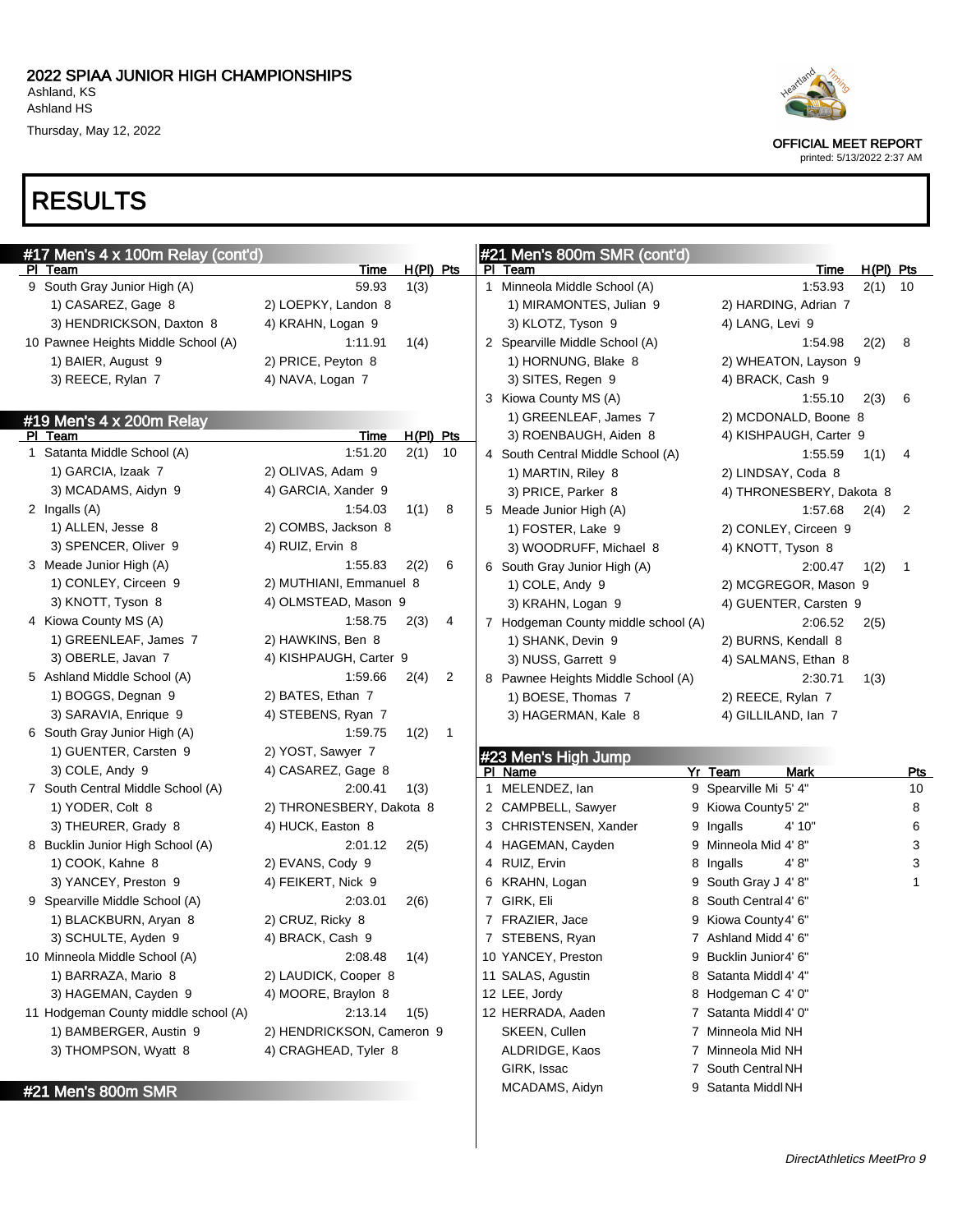# RESULTS

| #25 Men's Pole Vault  |   |                                                        |             |              |   | #29 Men's Triple Jump (cont'd) |   |                                                         |           |                         |
|-----------------------|---|--------------------------------------------------------|-------------|--------------|---|--------------------------------|---|---------------------------------------------------------|-----------|-------------------------|
| PI Name               |   | Yr Team<br>Mark                                        |             | Pts          |   | PI Name                        |   | Yr Team<br>Mark                                         | F(PI) Pts |                         |
| 1 GIRK, Eli           |   | 8 South Central 9' 0"                                  |             | 10           |   | 2 SITES, Regen                 |   | 9 Spearville Mi 35' 2" (NW)                             | 2(2)      | 8                       |
| 2 MIRAMONTES, Julian  | 9 | Minneola Mid 8' 6"                                     |             | 8            |   | 3 SCHROEDER, Brody             |   | 8 Hodgeman C 35' 1 <sup>1</sup> / <sub>2</sub> (NW)     | 2(3)      | 6                       |
| 3 PORE, Cresten       | 9 | Kiowa County8' 6"                                      |             | 6            |   | 4 SPENCER, Oliver              | 9 | Ingalls<br>33' 4" (NW)                                  | 2(4)      | 4                       |
| 4 MOYER, Isaac        |   | 7 South Gray J 8' 0"                                   |             | 4            |   | 5 STAPLETON, Westynn           |   | 7 South Central 33' 2" (NW)                             | 2(5)      | 2                       |
| 5 HENDRICKSON, Daxton | 8 | South Gray J 8' 0"                                     |             | 2            |   | 6 GARCIA, Xander               | 9 | Satanta Middl 32' $7\frac{1}{2}$ (NW)                   | 2(6)      | 1                       |
| 6 FRAZIER, Jace       | 9 | Kiowa County7' 6"                                      |             | 0.5          |   | 7 HUCK, Easton                 | 8 | South Central 32' 6" (NW)                               | 2(7)      |                         |
| 6 WOOLFOLK, Cooper    | 8 | South Central 7' 6"                                    |             | 0.5          |   | 8 YANCEY, Preston              | 9 | Bucklin Junior $32'$ 5 <sup>1</sup> / <sub>2</sub> (NW) | 2(8)      |                         |
| 8 GIRK, Issac         |   | 7 South Central 7' 6"                                  |             |              |   | 9 MCDONALD, Boone              | 8 | Kiowa County 31' 8" (NW)                                | 2(9)      |                         |
| 9 YOST, Sawyer        |   | 7 South Gray J 7' 0"                                   |             |              |   | 10 FRAZIER, Jace               | 9 | Kiowa County 31' 5" (NW)                                | 1(1)      |                         |
| 9 SALMANS, Ethan      | 8 | Hodgeman C 7' 0"                                       |             |              |   | 11 LOEPKY, Landon              | 8 | South Gray J 31' 1" (NW)                                | 1(2)      |                         |
| 11 NAJERA, Edgar      | 8 | Satanta Middl6' 6"                                     |             |              |   | 12 REECE, lan                  | 8 | Hodgeman C 30' 8" (NW)                                  | 1(3)      |                         |
| THOMPSON, Wyatt       | 8 | Hodgeman C NH                                          |             |              |   | 13 OLIVAS, Adam                | 9 | Satanta Middl 29' 2" (NW)                               | 2(10)     |                         |
| HERRMANN, AJ          |   | 7 Bucklin JuniorNH                                     |             |              |   | 14 HENDRICKSON, Daxton         | 8 | South Gray J 29' 0" (NW)                                | 1(4)      |                         |
|                       |   |                                                        |             |              |   | 15 STEBENS, Ryan               |   | 7 Ashland Midd 28' 2" (NW)                              | 2(11)     |                         |
| #27 Men's Long Jump   |   |                                                        |             |              |   | 16 ALDRIDGE, Kaos              | 7 | Minneola Mid 27' 8" (NW)                                | 1(5)      |                         |
| PI Name               |   | <b>Mark</b><br>Yr Team                                 | $F(PI)$ Pts |              |   | 17 HERNANDEZ, Eathan           |   | 7 Satanta Middl 27' $0\frac{1}{2}$ (NW)                 | 1(6)      |                         |
| 1 MELENDEZ, lan       | 9 | Spearville Mi 19' 9" (NW)                              | 2(1)        | 10           |   | 18 CROTINGER, Logan            |   | 7 South Gray J 26' $91$ / <sub>2</sub> (NW)             | 1(7)      |                         |
| 2 LINDSAY, Coda       | 8 | South Central 18' 5" (NW)                              | 2(2)        | 8            |   | 19 BATES, Ethan                |   | 7 Ashland Midd $25'$ 6 <sup>1</sup> / <sub>2</sub> (NW) | 1(8)      |                         |
| 3 LANG, Levi          | 9 | Minneola Mid 18' 5" (NW)                               | 1(1)        | 6            |   | 20 COOK, Kahne                 | 8 | Bucklin Junior25' 4" (NW)                               | 1(9)      |                         |
| 4 SCHROEDER, Brody    | 8 | Hodgeman C $17'$ 9 <sup>1</sup> / <sub>2</sub> (NW)    | 2(3)        | 4            |   | 21 BOESE, Thomas               |   | 7 Pawnee Heig 22' $4\frac{1}{2}$ (NW)                   | 1(10)     |                         |
| 5 HORNUNG, Blake      | 8 | Spearville Mi 17' 8 <sup>1</sup> / <sub>2</sub> (NW)   | 2(4)        | 2            |   | 22 HAGERMAN, Kale              | 8 | Pawnee Heig 21' $0\frac{1}{2}$ (NW)                     | 1(11)     |                         |
| 6 PORE, Cresten       | 9 | Kiowa County 17' 3 <sup>1/4</sup> (NW)                 | 2(5)        | $\mathbf{1}$ |   |                                |   |                                                         |           |                         |
| 7 STAPLETON, Westynn  |   | 7 South Central 16' $3\frac{1}{4}$ (NW)                | 2(6)        |              |   | #31 Men's Shot Put             |   |                                                         |           |                         |
| 8 FEIKERT, Nick       | 9 | Bucklin Junior15' $10\frac{1}{2}$ (NW)                 | 2(7)        |              |   | PI Name                        |   | <b>Mark</b><br>Yr Team                                  | F(PI) Pts |                         |
| 9 KOLBECK, Joshua     | 9 | Spearville Mi 15' 8 <sup>1</sup> / <sub>2</sub> (NW)   | 2(8)        |              | 1 | BRISCOE, Asa                   |   | 9 South Gray J 42' 73/4                                 | 3(1)      | 10                      |
| 10 COLE, Andy         | 9 | South Gray J 15' $5\frac{1}{2}$ (NW)                   | 2(9)        |              |   | 2 CORRELL, Ayden               | 9 | Spearville Mi 35' 10 <sup>1</sup> /2                    | 3(2)      | 8                       |
| 11 OLMSTEAD, Mason    | 9 | Meade Junior 15' 5" (NW)                               | 2(10)       |              |   | 3 DUNIGAN, DayShawn            | 9 | 34' 8"<br>Ingalls                                       | 3(3)      | 6                       |
| 12 PENDEGRAFT, Hayden | 7 | Satanta Middl 15' $0\frac{1}{4}$ (NW)                  | 2(11)       |              |   | 4 BAMBERGER, Austin            | 9 | Hodgeman C 34' 3"                                       | 3(4)      | $\overline{\mathbf{4}}$ |
| 13 LOEPKY, Landon     | 8 | South Gray J 14' 9" (NW)                               | 1(2)        |              |   | 5 GARCIA, Landon               | 9 | South Gray J 33' 6"                                     | 3(5)      | 2                       |
| 14 YOUNGER, Tyson     | 8 | Hodgeman C 14' $7\frac{1}{2}$ (NW)                     | 1(3)        |              |   | 6 SCHMIDT, Brody               | 9 | South Gray J 32' 0"                                     | 1(1)      | 1                       |
| 15 MOORE, Braylon     | 8 | Minneola Mid 14' 7" (NW)                               | 1(4)        |              |   | 7 HERD, Jack                   | 9 | South Central 31' 11 <sup>1/4</sup>                     | 3(6)      |                         |
| 15 NUSS, Garrett      | 9 | Hodgeman C 14' 7" (NW)                                 | 2(12)       |              |   | 8 HAGEMAN, Cayden              | 9 | Minneola Mid 30' 7"                                     | 1(2)      |                         |
| 17 ESPINOZA, Ethan    |   | 7 Minneola Mid 14' 4" (NW)                             | 1(5)        |              |   | 9 LYNN, Samuel                 | 9 | Meade Junior 30' 6"                                     | 3(7)      |                         |
| 18 MCDONALD, Boone    | 8 | Kiowa County 13' 9 <sup>1</sup> / <sub>2</sub> (NW)    | 2(13)       |              |   | 10 BURNS, Kendall              | 8 | Hodgeman C $30'3'$                                      | 2(1)      |                         |
| 19 HERRADA, Aaden     |   | 7 Satanta Middl 12' 9 <sup>1</sup> / <sub>2</sub> (NW) | 1(6)        |              |   | 11 EVANS, Cody                 | 9 | Bucklin Junior29' 41/2                                  | 3(8)      |                         |
| 20 YANCEY, Maddox     |   | 7 Bucklin Junior12' 9" (NW)                            | 1(7)        |              |   | 12 COMBS, Jackson              |   | 28'8"<br>8 Ingalls                                      | 3(9)      |                         |
| 21 SIMMONS, John      |   | 9 South Gray J 12' 4 <sup>1/4</sup> (NW)               | 1(8)        |              |   | 13 SARAVIA, Enrique            |   | 9 Ashland Midd 28' 6 $\frac{1}{4}$                      | 3(10)     |                         |
| 22 GARRISON, Quenton  |   | 7 Bucklin Junior12' 1" (NW)                            | 1(9)        |              |   | 14 WILLEMS, Jack               |   | 8 South Central 28' 6"                                  | 2(2)      |                         |
| 23 CHACON, Julian     | 9 | Satanta Middl 11' 7 <sup>1</sup> / <sub>2</sub> (NW)   | 1(10)       |              |   | 15 KONRADE, Kaleb              |   | 8 Spearville Mi 28' 21/2                                | 2(3)      |                         |
| 24 PRICE, Peyton      | 8 | Pawnee Heig 10' 11" (NW)                               | 1(11)       |              |   | 16 ROENBAUGH, Aiden            |   | 8 Kiowa County 28' 0 <sup>1</sup> /2                    | 3(11)     |                         |
| 25 GUILLEN, Yanni     | 9 | Meade Junior 10' $91$ (NW)                             | 1(12)       |              |   | 17 SALAS, Agustin              |   | 8 Satanta Middl 26' 3 $\frac{1}{2}$                     | 2(4)      |                         |
| 26 NAVA, Logan        |   | 7 Pawnee Heig 9' 7" (NW)                               | 1(13)       |              |   | 18 KERN, Garrett               |   | 7 Kiowa County 26' 3"                                   | 2(5)      |                         |
|                       |   |                                                        |             |              |   | 19 SALAZAR, Roman              |   | 9 Satanta Middl 26' 2"                                  | 2(6)      |                         |
| #29 Men's Triple Jump |   |                                                        |             |              |   | 20 HEAD, Damian                |   | 8 Meade Junior 26' 1 $\frac{1}{2}$                      | 2(7)      |                         |
| PI Name               |   | Yr Team<br>Mark                                        | F(PI) Pts   |              |   | 21 ROBERTS, Eli                |   | 7 Kiowa County 25' 93/4                                 | 2(8)      |                         |
|                       |   |                                                        |             |              |   |                                |   |                                                         |           |                         |
| 1 CAMPBELL, Sawyer    |   | 9 Kiowa County 38' 5" (NW)                             | $2(1)$ 10   |              |   | 22 LAUDICK, Cooper             |   | 8 Minneola Mid 25' 5"                                   | 1(3)      |                         |



OFFICIAL MEET REPORT